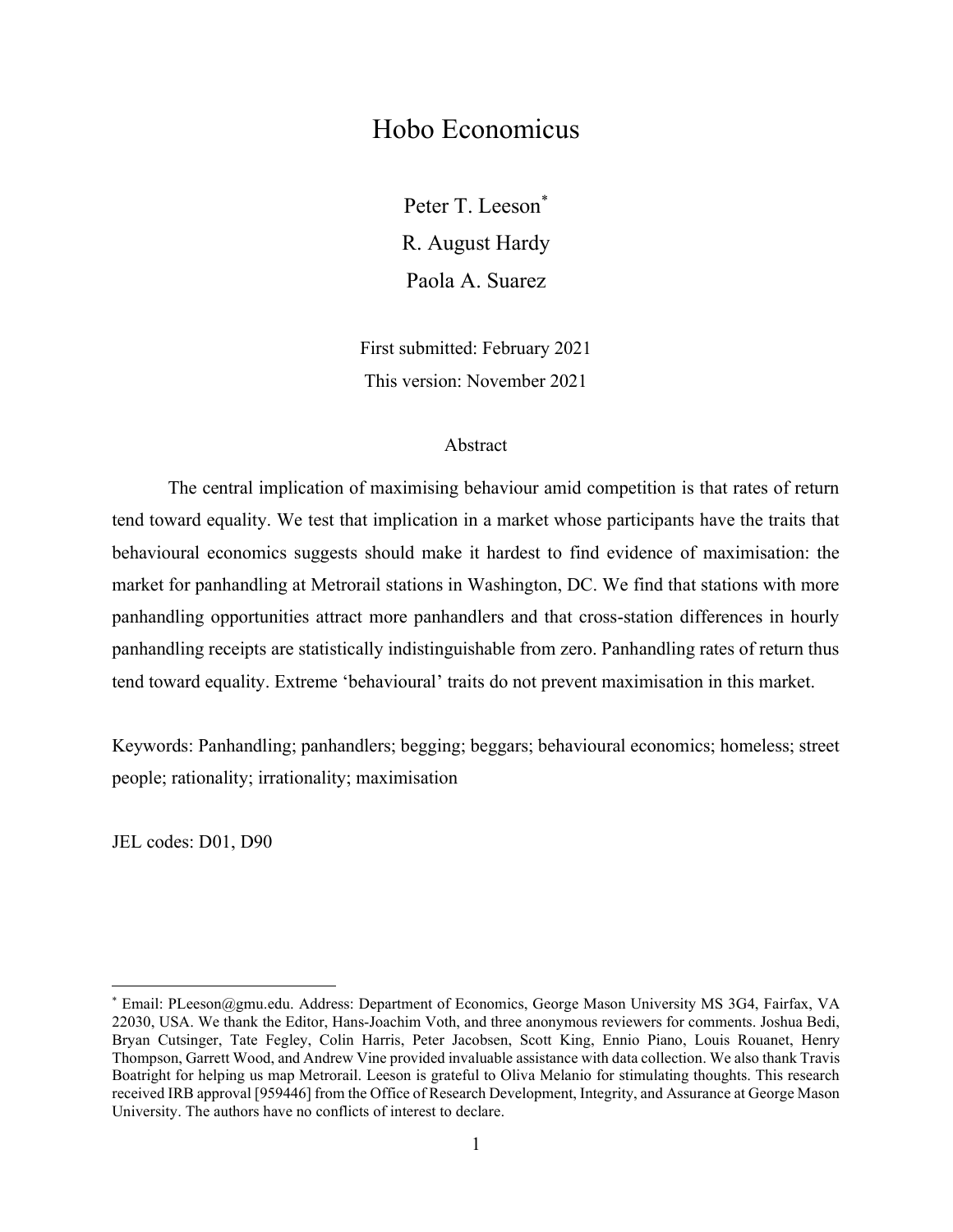## 1 Introduction

'There is no more important proposition in economic theory', George Stigler observed, 'than that, under competition, the rate of return on investment tends toward equality in all industries' (1963, p.54).<sup>1</sup> That proposition is implied by maximising behaviour, the foundation of traditional economics. If the rate of return on, say, janitorial labour in one industry or location is higher than in another, maximising janitors will move out of the latter and into the former until rates of return equalise. The equalisation principle has different names depending upon its market application: the law of one price, the no-arbitrage condition, spatial equilibrium. In every case, however, it is the central implication of maximisation amid competition.

 Behavioural economics challenges the premise of maximising behavior (Jolls et al., 1998; Mullainathan and Thaler, 2000). Homo sapiens differ from homo economicus in three ways: they have limited cognitive abilities, limited self-control, and care about others (Jolls et al., 1998; Mullainathan and Thaler, 2000; Thaler, 2015). The first two differences mean that humans may behave irrationally, with the result that rates of return may substantially differ amid competition. And, it is alleged, they do—even in financial markets, where 'we might expect rationality to abound' (Thaler, 2016, p.1577).

Apparent violations of the equalisation principle in financial markets are compelling because 'financial markets have the features that should make it hardest to find evidence of misbehavior' (Thaler, 2016, p.1586). Their participants tend to have superior cognitive abilities and self-control (see, for instance, Benjamin et al., 2006). Hence, 'If there is anywhere in the economy where neoclassical economics should be an accurate description of reality it should be

<sup>&</sup>lt;sup>1</sup> Kenneth Arrow agreed: 'the most fundamental of economic balance relations [is] the equalization of rates of return, as enforced by the tendency of factors to move from low to high returns' (1983, p.107).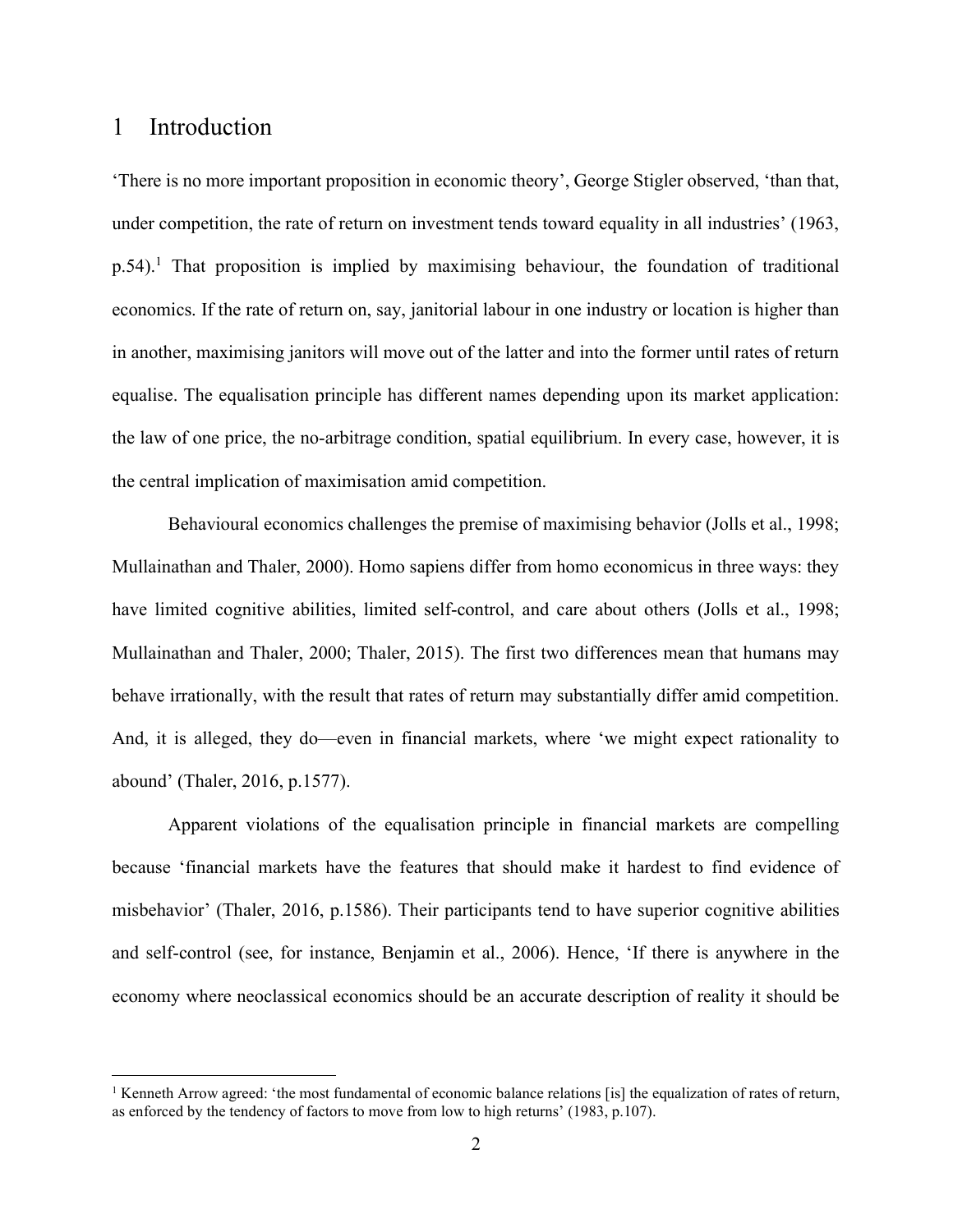on Wall Street' (Thaler, 2018, p.1274). That financial-market participants do not appear to be maximising is thus considered powerful evidence against the foundation of traditional economics.

 By the same token, observing rate-of-return equalisation where we might expect irrationality to abound would constitute powerful evidence for the foundation of traditional economics. Behavioural economics suggests that it should be hardest to find evidence of maximisation in markets whose participants have exceptionally limited cognitive abilities, even mental disorders, and exceptionally limited self-control, even drug and alcohol addictions. If rates of return nevertheless tend toward equality in these markets, then perhaps maximisation is a more robust foundation for economics than behavioural considerations suggest.

We study such a market: the market for panhandling. Panhandlers—often called 'hobos' or 'beggars'—are street people who solicit donations from passersby in public spaces.<sup>2</sup> Mental and substance disorders are highly prevalent among panhandlers (Zlotnick and Robertson, 1996; Lee and Farrell, 2003), who therefore allegedly 'cannot be comfortably categorized as rational decision makers' (Mitchell, 2012, p.490; see also, Goldstein, 1993; Conroy, 2001; Lee and Farrell, 2003).

We collect data on the number of panhandlers at 26 Metrorail stations in Washington, DC and on hourly panhandling receipts at five of those stations. Metrorail is Washington's public rapid-transit system. Panhandlers solicit passersby outside its station exits. Some Metrorail stations are trafficked by more passersby and thus offer more panhandling opportunities. If panhandlers respond rationally to incentives, such stations should attract more panhandlers. And if

<sup>&</sup>lt;sup>2</sup> Street people are often called 'the homeless'. Most homeless people do not panhandle, but most panhandlers are homeless (see, for instance, O'Flaherty, 1996; Kennedy and Fitzpatrick, 2001; Lee and Farrell, 2003; and Lei, 2013). The term 'hobo' was originally used in the nineteenth century to refer to vagrants. Today the term is used synonymously with the term 'beggar' (https://www.lexico.com/synonyms/beggar). Unlike some other terms used to describe such individuals, 'hobo' is not derogatory (https://nationalhomeless.org/hoboes-bums-tramps).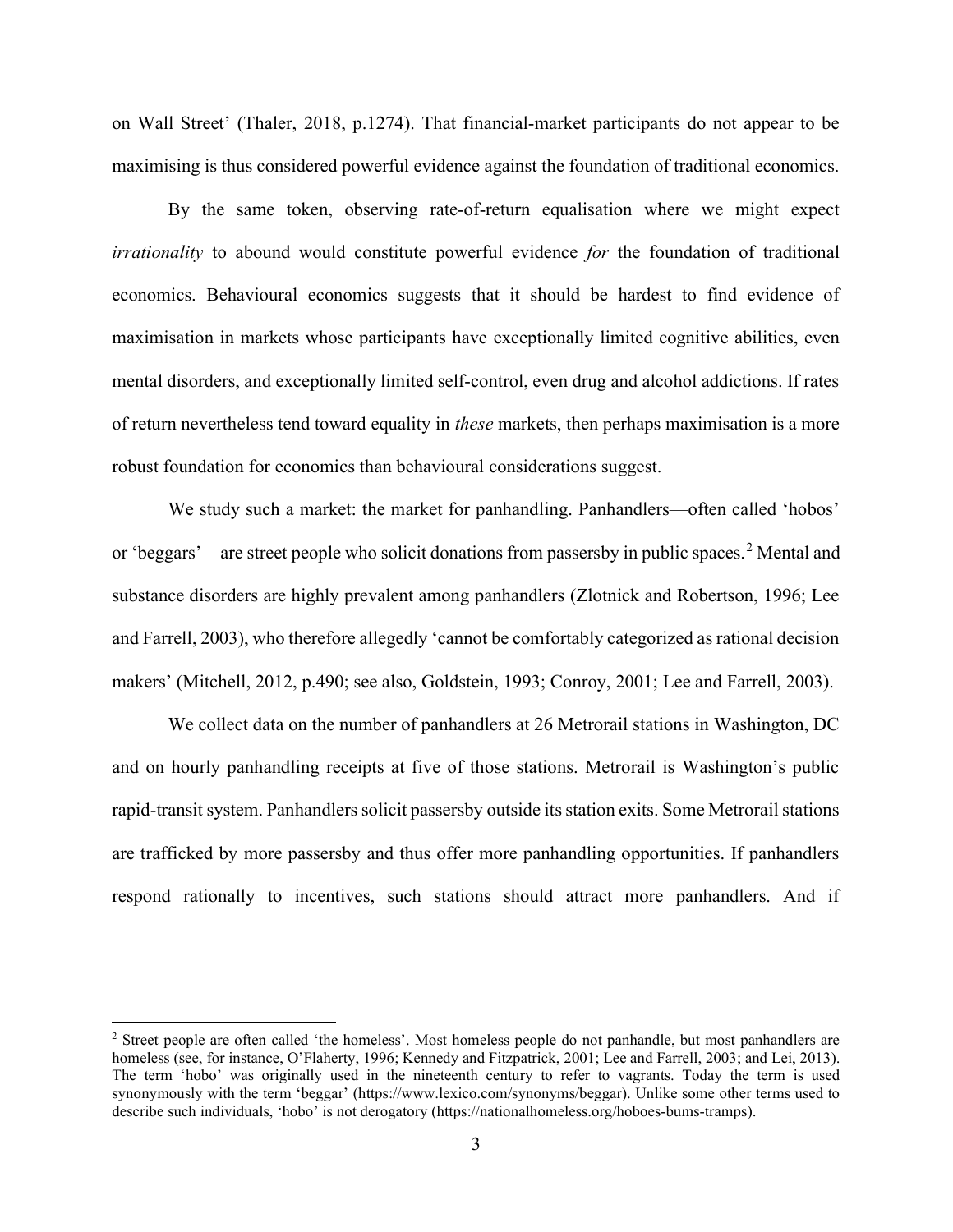panhandlers' station choices are maximising, panhandling rates of return across stations should tend toward equality.

We find that stations with more panhandling opportunities attract more panhandlers and that cross-station differences in hourly panhandling receipts are statistically indistinguishable from zero. Panhandling rates of return thus tend toward equality. Extreme 'behavioural' traits do not prevent maximisation in this market. Panhandlers choose stations as homo economicus would if homo economicus were a street person who solicited passersby at Metrorail.

### 2 Setting

Metrorail (Metro) is the public rapid-transit system that serves the Washington metropolitan area.<sup>3</sup> It has six lines, 91 stations, and is the third busiest rapid-transit system in the United States, hosting more than 260 million riders annually (APTA, 2017).<sup>4</sup> Metro provides an ideal setting to study the behaviour of panhandlers. Its stations furnish well-defined public spaces where we can observe panhandlers work.

DC code permits panhandling on public property but not at transportation stations. It does not, however, specify the distance from Metro station exits at which panhandling becomes permissible. Whatever that distance, it is satisfied by the panhandlers who solicit at the Metro stations in our study. We observed hundreds of panhandlers for hundreds of hours over a period of 13 months and did not observe a single panhandler being interfered with by Metro Transit Police or other authorities. Lawful or simply ignored, panhandling in the Metro spaces we study proceeds unmolested.

<sup>&</sup>lt;sup>3</sup> Also known as the National Capital Region.

<sup>&</sup>lt;sup>4</sup> Behind the NYC Subway and the Chicago L.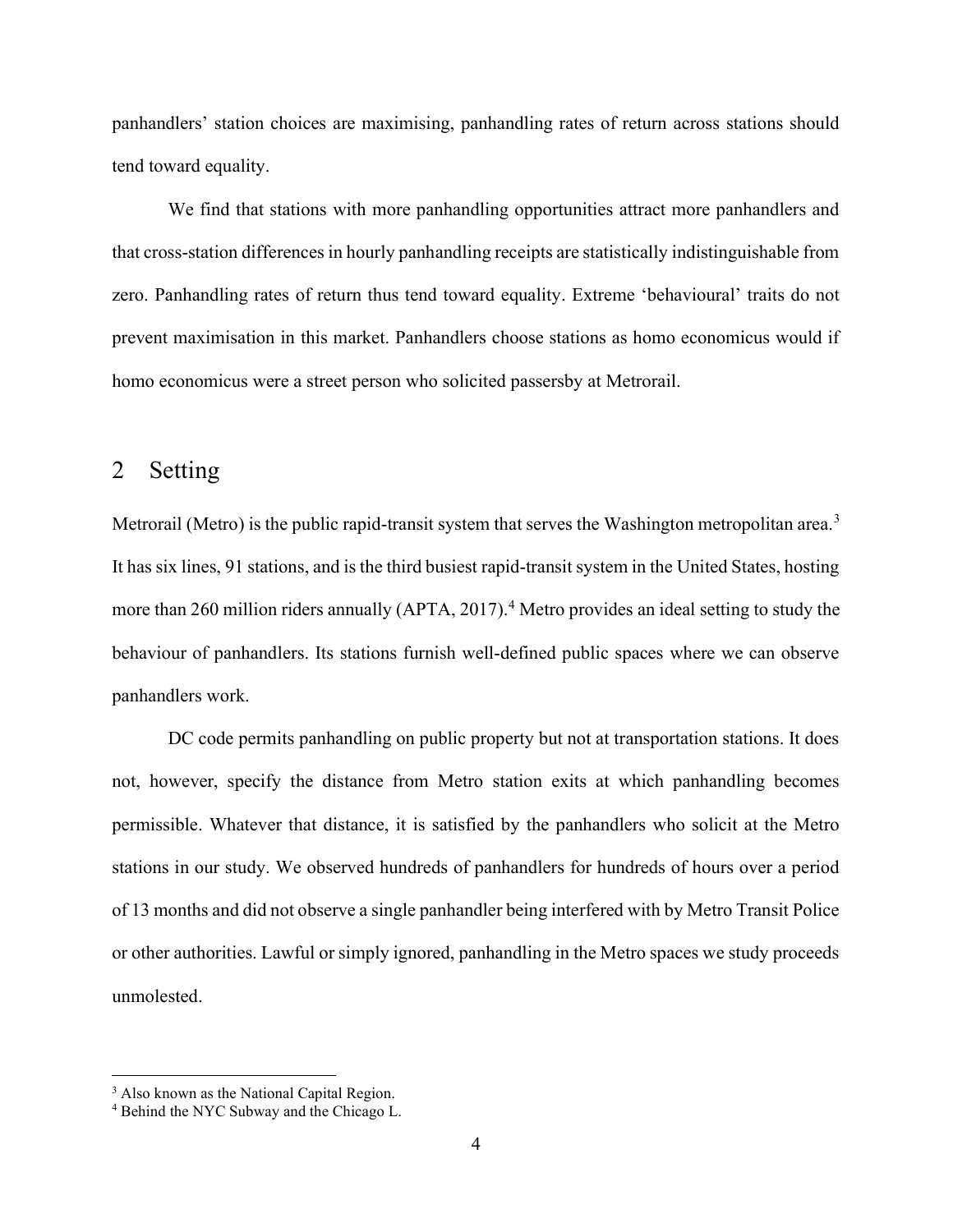The market for panhandling in those spaces exhibits free entry and exit. We observed no effort by any panhandler to limit or otherwise control the presence of other panhandlers (or anyone else) at any Metro station. Panhandlers frequently came and went from stations where other panhandlers were present and did so without conflict or even acknowledging one another. We saw no evidence of panhandler property rights to solicit at certain Metro stations. To the contrary, we encountered different panhandlers on different visits to the same stations. Nor did we see evidence of panhandler property rights to occupy certain spots at a given station, save the fact that no panhandler attempted to occupy a spot while it was occupied by another panhandler. Panhandlers do not sleep at Metro stations, so spots are reallocated daily, if not sooner when a panhandler moves on.

Neither entry barriers nor property rights therefore limit the number of panhandlers who choose to solicit at a Metro station. Competition, however, limits that number if panhandlers are maximisers. As more panhandlers choose to solicit at a station, expected hourly panhandling receipts at the station fall relative to at another. When they fall enough, the latter station attracts panhandlers from the former station until expected hourly receipts at the stations are equal. In equilibrium, more panhandlers solicit at the station that offers more panhandling opportunities, but some panhandlers solicit at the station that offers fewer. In other words, the same competitive force that limits, for instance, the number of convenience stores that choose to locate on a given block in DC likewise limits the number of panhandlers who choose to solicit at a given Metro station.

## 3 Data and Procedures

#### 3.1 Number of Panhandlers and Passersby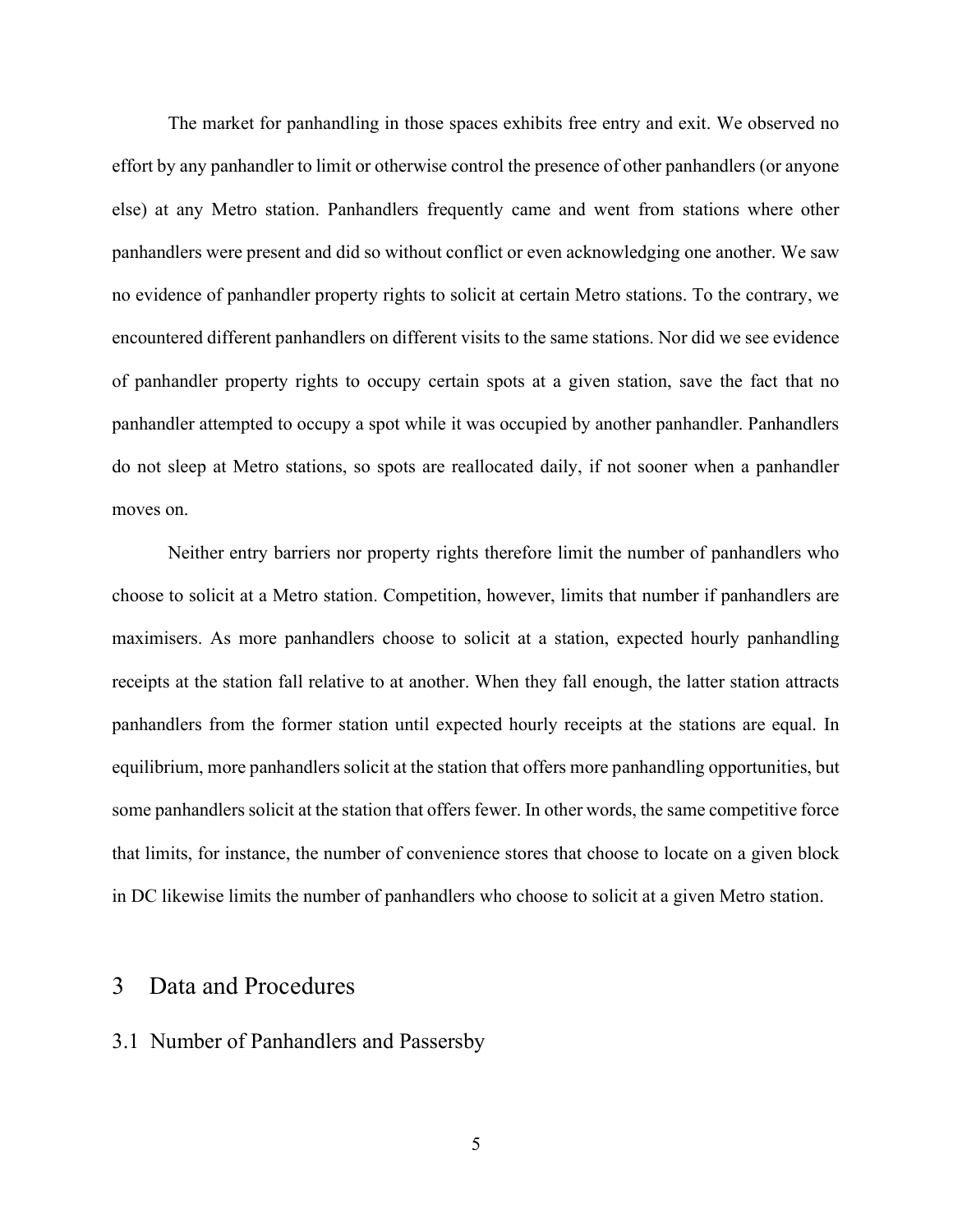For ten months in 2016-2017 we visited 25 Metrorail stations and the intersection of Wisconsin Avenue and M Street in Georgetown—a popular shopping corridor—to collect data on the number of panhandlers.<sup>5</sup> Appendix A maps Metrorail. Solid circles identify sample stations.<sup>6</sup> They cover all six Metro lines and serviced nearly half of all Metro riders during our study period.<sup>7</sup>

We made a total of 242 Metro station visits to collect data on the number of panhandlers. We visited each sample station an average of approximately nine times over four months. On each visit we canvassed a one square-block area around the station  $exit(s)$  to count panhandlers. <sup>8</sup> Every street person observed soliciting donations from passersby was considered a panhandler. Street people were identified by appearance: the 'disheveled, [and] apparently destitute' (O'Flaherty, 1996, p.7). Our data contain 258 panhandlers, 218 of whom are unique. We use them to create a variable that measures the number of panhandlers at each Metro station on each visit.

 Some Metro stations are trafficked by more passersby and thus offer more panhandling opportunities. The busiest sample station, for example, averages nearly 600,000 exiting Metro riders per month. The least busy station averages just over 40,000 exiting riders per month. The Washington Metropolitan Area Transit Authority (WMATA) tracks Metrorail ridership. We use its data (WMATA, 2016-2019) on the number of people who exit each Metro station every month during our study period to measure panhandling opportunities.<sup>9</sup>

Some Metro stations are located closer to homeless-service providers, such as shelters and 'soup kitchens', on which panhandlers may rely. We use Google Maps to identify the presence or

<sup>&</sup>lt;sup>5</sup> In 2016 we visited during October, November, and December. In 2017 we visited during February, March, April, May, June, October, and November.

<sup>6</sup> Appendix B enumerates stations in our sample.

<sup>7</sup> We call Georgetown a station for convenience of exposition. Georgetown is thus our twenty-sixth 'station'.

<sup>&</sup>lt;sup>8</sup> In Georgetown, a one square-block area around the intersection of Wisconsin Avenue and M Street.

<sup>&</sup>lt;sup>9</sup> Georgetown is assigned the number of people who exit Foggy Bottom-GWU, the Metro station closest to the intersection of Wisconsin Avenue and M Street.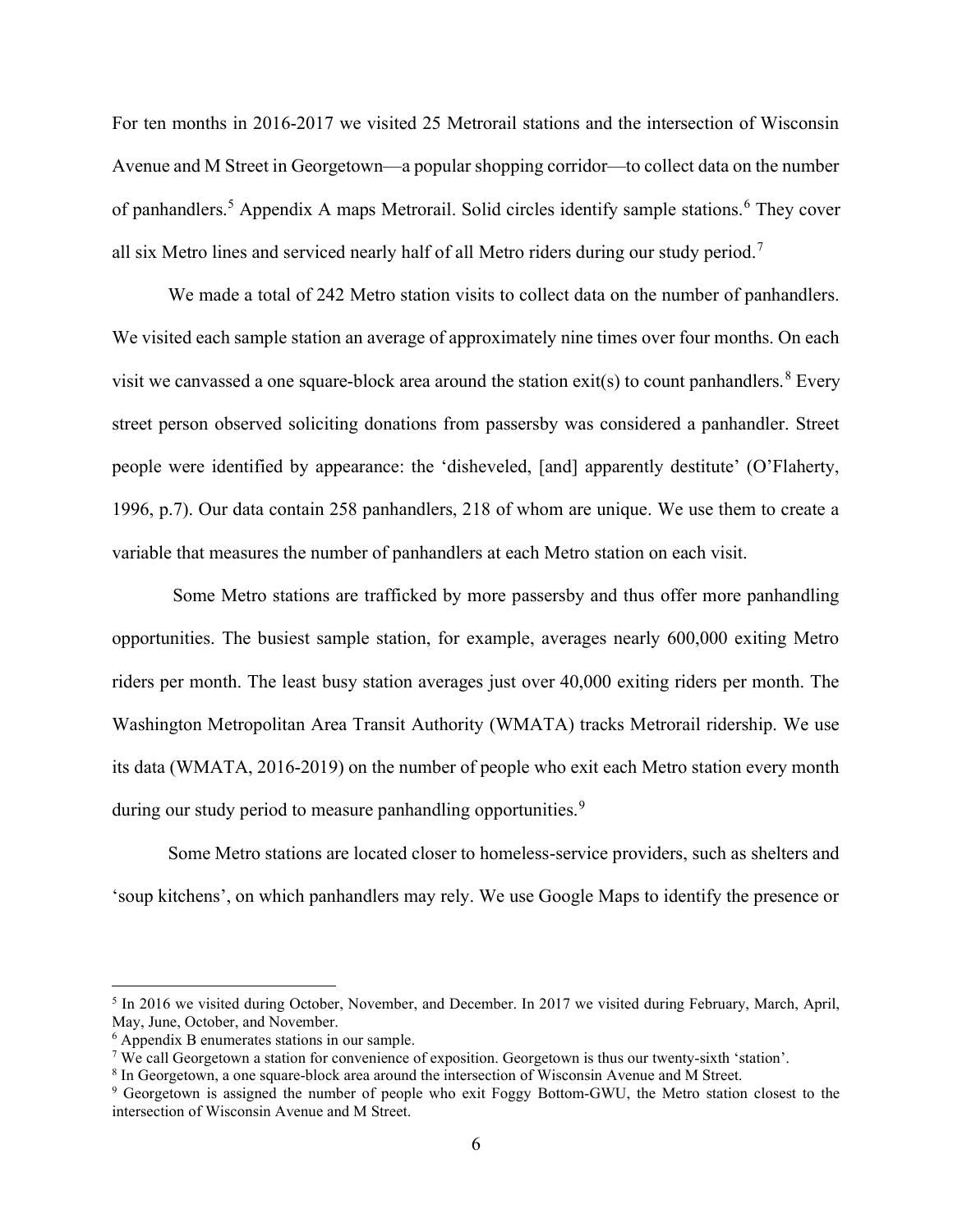absence of such a service near each Metro station. We create an indicator variable that equals one if a station is within a ten-minute walk of a homeless service and equals zero otherwise.

Some Metro stations are more accessible to panhandlers. The District of Columbia contracts with United Planning Organization, a community action agency, to operate a shuttle that provides homeless people free daily transportation to several stops in the city. We use Google Maps and data from DC Human Services (DC Data Catalog, 2018) to identify the presence or absence of such a stop near each Metro station. We create an indicator variable that equals one if a station is within a ten-minute walk of a homeless shuttle-stop and equals zero otherwise.

Finally, some Metro stations' passersby may be friendlier to panhandlers. We collected data on the friendliness of passersby whom panhandlers solicit during 93 of our 242 Metro station visits. We visited each sample station for that purpose an average of approximately four times over two months. Any adult observed exiting a Metro station escalator was considered a passerby.<sup>10</sup> We approached them with the following request: 'Hello, can you give me directions to [local landmark]'? After an approached passerby had traveled at least a block away, we approached the next person to exit the station escalator. This procedure was repeated for three train arrivals.<sup>11</sup>

We assigned the friendliness of each passerby's response to one or more of five categories. From least friendly to friendliest response, the categories are: (1) ignored solicitation; (2) acknowledged solicitation but kept walking; (3) stopped to acknowledge solicitation; (4) stopped and provided directions; (5) stopped and provided directions by sharing a map. Our data contain the solicitation responses of 701 passersby. We use them to create a variable that measures the

 $10$  In Georgetown, anyone walking through the northwest intersection of Wisconsin Avenue and M Street.

 $11$  In Georgetown, for 15 minutes—the approximate time it takes for three train arrivals at a Metro station. Appendix B identifies the local landmark to which we solicited directions from passersby at each station. All landmarks would be known to passersby familiar with the area and are within walking distance of their respective stations. No landmarks are visible from the data collection area.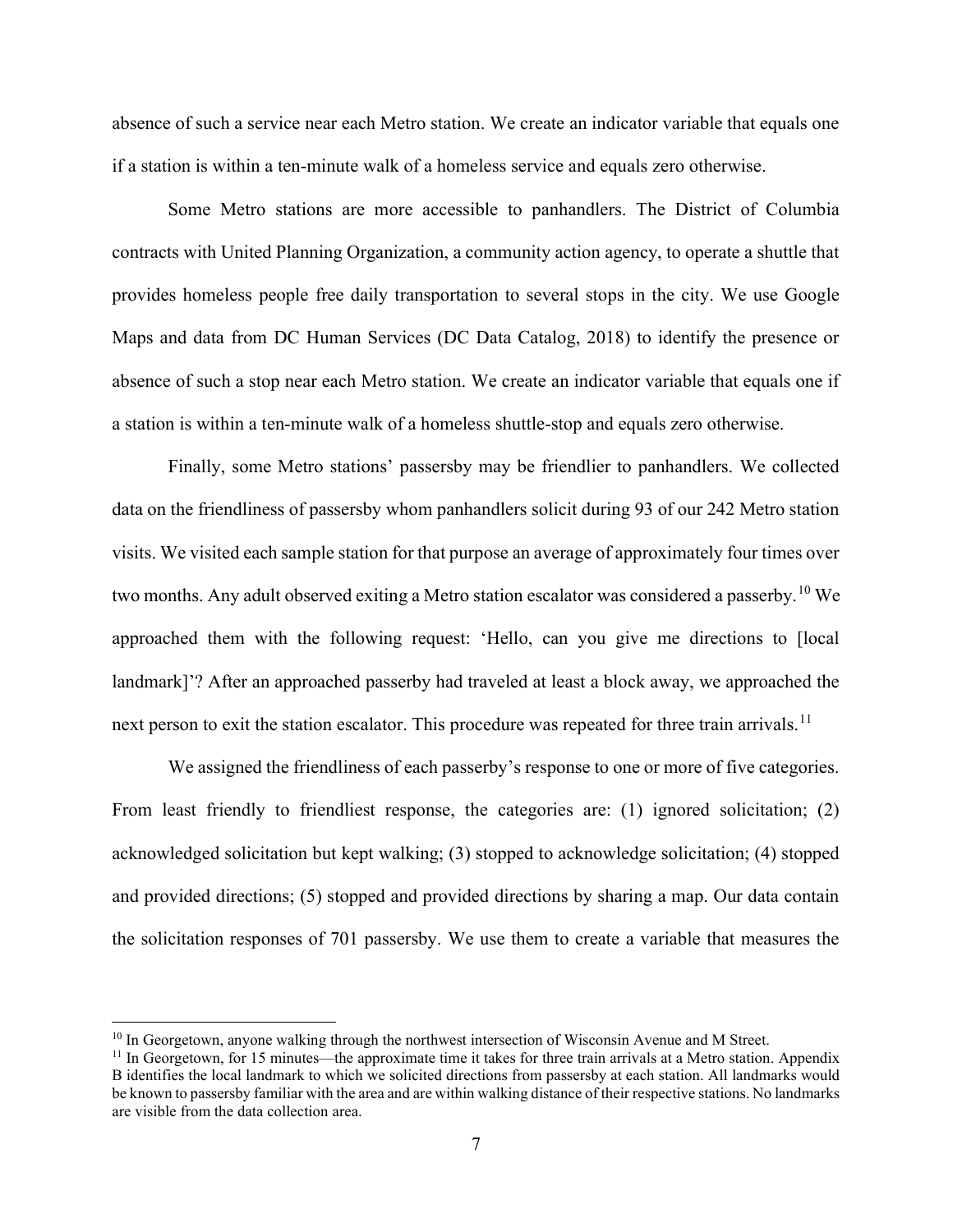average of passersby's friendliest response at each station. Panel A in Table 1 presents summary statistics for all variables in our full sample.

Other features of Metro stations about which panhandlers might care are identical or very similar across sample stations: coverings that provide protection from precipitation; benches on which panhandlers might sit or lie; garbage cans from which panhandlers might retrieve recyclables or food waste. WMATA follows a common manual for the physical design of Metro stations, whose designs are therefore shared. All but four sample stations have covered exit areas.<sup>12</sup> No sample stations have exit-area seating. And all sample stations have exit-area garbage cans, whose precise number depends on need and thus on the number of people who exit the station.

Garbage-can availability, moreover, is unlikely to matter to the panhandlers in our study. In contrast to New York, for instance, the District of Columbia does not have refundable container deposits, nor does Virginia or Maryland. DC-area panhandlers therefore do not search in garbage cans for refundable containers, and we did not observe any panhandlers search in garbage cans for food (or anything else). WMATA prohibits food in Metro stations, so exit-area garbage cans are unlikely to contain much edible waste. Further, as indicated above, numerous homeless services offer food to DC-area street people, who therefore do not need to eat garbage.

#### 3.2 Panhandling Receipts

For three months in 2019 we visited five Metrorail stations in our sample to collect data on panhandling receipts.<sup>13</sup> We visited each station four times and on the same dates. Our subsample stations are Farragut North, Farragut West, Gallery Place-Chinatown, McPherson Square, and

<sup>&</sup>lt;sup>12</sup> The exceptions are Archives, Arlington Cemetery, Dupont Circle (where exit-area covering is being constructed), and Smithsonian, none of which are among the subsample stations we use to investigate whether panhandling rates of return tend toward equality.

<sup>&</sup>lt;sup>13</sup> We visited during February, March, and April.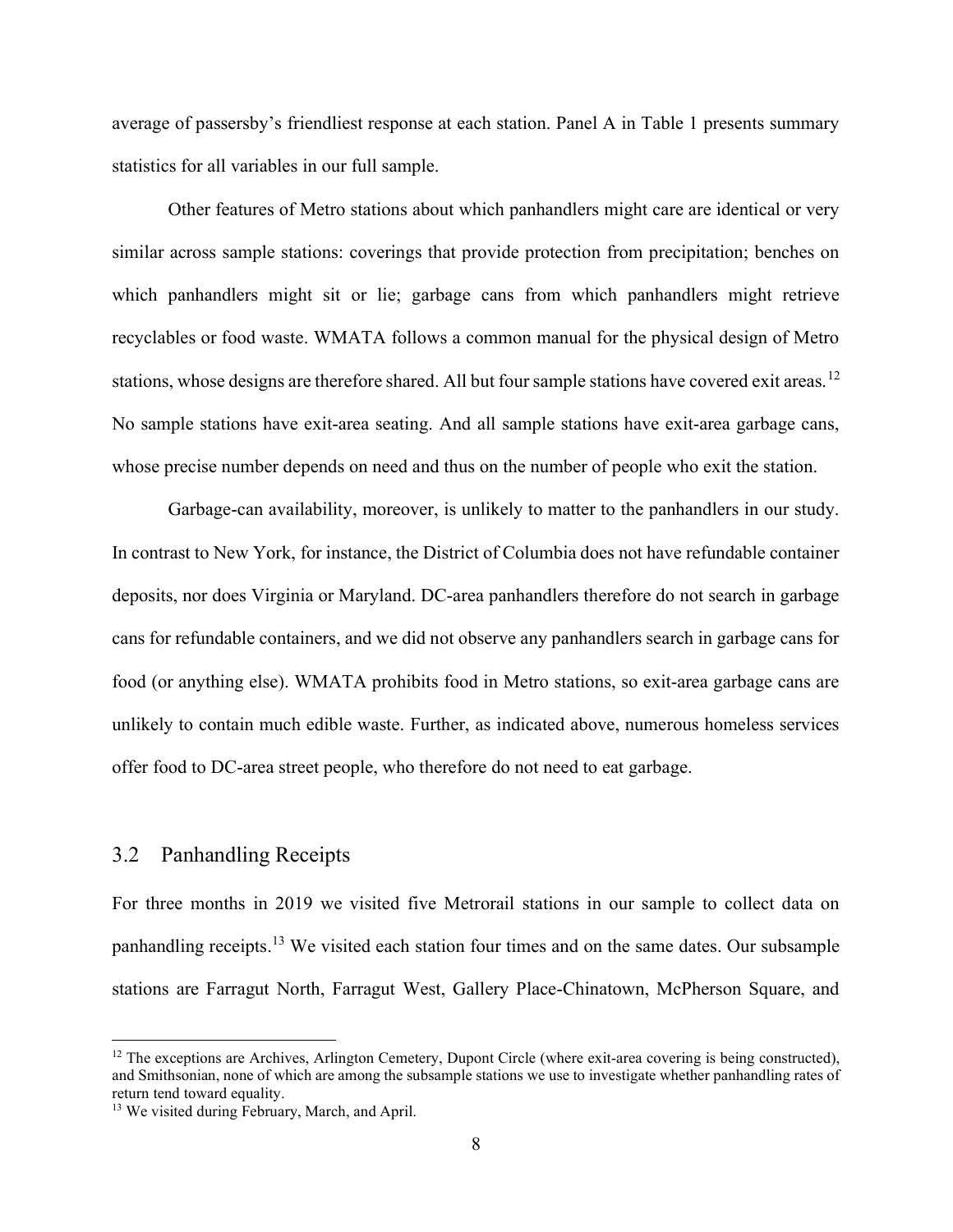Metro Center. These stations are well suited for investigating whether panhandling rates of return tend toward equality.

Economic theory predicts rate-of-return equalisation when it is costless to acquire information about arbitrage opportunities and costless to exploit them. Those requirements are violated for most of Metrorail's 91 stations, including many stations that are within the District of Columbia. Because such stations are far from one another, walking between them and acquiring information about their panhandling opportunities is costly. Consider, for example, the Metro stations Friendship Heights and Congress Heights, both of which are in DC. They are separated by more than 11 miles and approximately four hours' walking time—one way. Economic theory does not predict that panhandling rates of return across such stations will tend toward equality, and there is no reason that maximising panhandler behaviour would produce that result.

Within a cluster of neighbouring Metro stations, in contrast, the theoretical requirements for equalisation are approximated. Panhandlers can walk between these stations and acquire information about their panhandling opportunities with ease. The five Metro stations in our subsample constitute such a cluster. As Appendix A shows, those stations are clustered at the center of the Metrorail system in downtown DC. Each subsample station is within a 24-minute walk of the others and within a 14-minute walk of a homeless shuttle-stop. Economic theory thus predicts that panhandling rates of return across subsample stations will tend toward equality.

Panhandling rates of return depend not only panhandling receipts but also on panhandling costs. Panhandling costs consist of potential legal penalties (where panhandling is illegal), time spent panhandling, and time spent traveling to/from panhandling sites. As indicated above, Metro Transit Police tolerate panhandling in the Metro spaces we study. For all panhandlers in our data, legal costs are therefore zero. We account for differences in time spent panhandling by measuring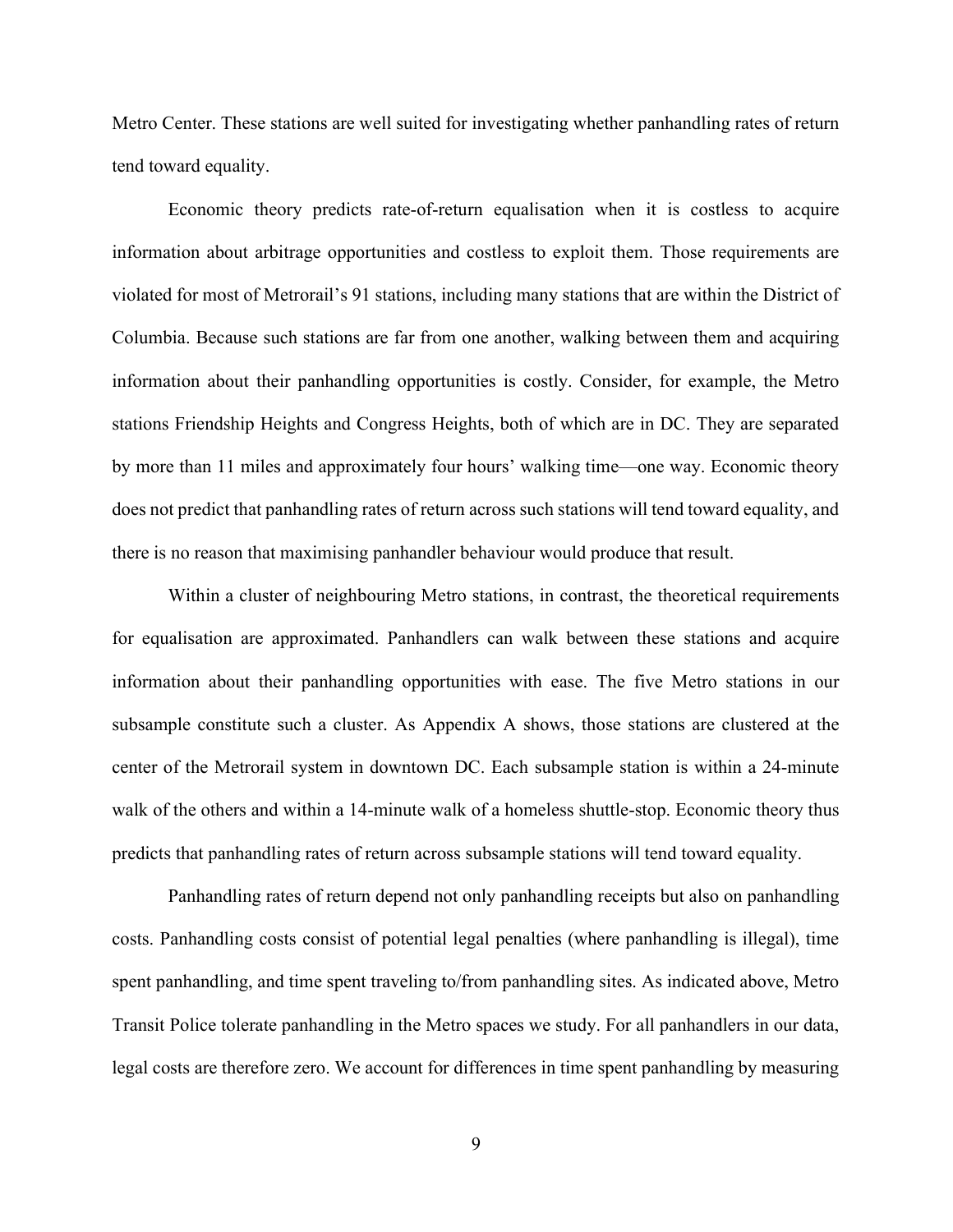panhandling receipts per hour. Finally, because each subsample station is within similar walking distance of the others and a homeless shuttle-stop, differences in time spent traveling to/from these stations should be small. Across subsample stations, hourly panhandling receipts thus approximately compare panhandling rates of return.

All subsample stations were visited simultaneously between 7:30 am and 11:30 am. On each visit we canvassed a one square-block area around the station exit(s) for panhandlers and selected one or more panhandlers for observation. Panhandler selection was guided by the practicality of discreetly observing panhandlers work, and preference was given to panhandlers whose observation would permit simultaneous observation of other, neighbouring panhandlers. Selected panhandlers were observed until they departed the station. After they did, the station was canvassed again and new panhandlers were selected for observation. This procedure was repeated until the collection day ended at 11:30 am. We observed a total of 67.6 hours of panhandling work.

Panhandlers were observed at work without their knowledge. We recorded the number of donations each panhandler received and the number of minutes he was observed working. The average panhandler in our subsample was observed working for 51 minutes. When a panhandler departed the station, if he received any donations, we approached and offered him \$5 to count in front of us the money he just received. Eighty-two percent of approached panhandlers accepted our offer.<sup>14</sup> After watching a panhandler count his money, we recorded the dollar amount.<sup>15</sup>

Our subsample data contain 80 panhandlers, 76 of whom are unique. We use them to create two variables that measure panhandling receipts. The first variable calculates the number of

<sup>&</sup>lt;sup>14</sup> Our \$5 payment is not included in these panhandlers' receipts.

<sup>&</sup>lt;sup>15</sup> In several instances passersby made in-kind donations to panhandlers, such as Starbucks coffee, cigarettes, and a McDonald's value meal. In these cases we recorded the in-kind receipts, whose value we monetised using their market prices.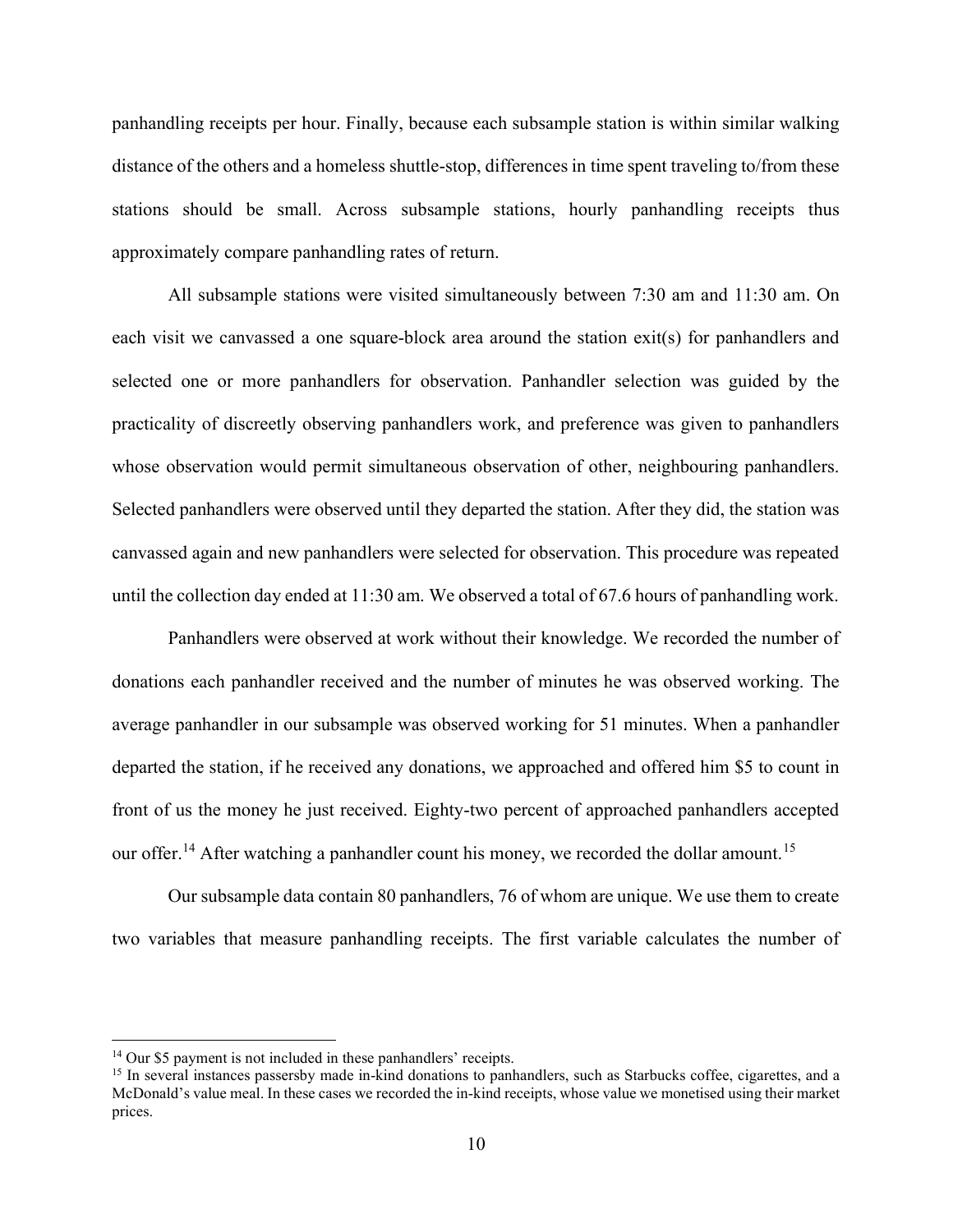donations each panhandler received per hour. The second variable calculates the dollars he received per hour. Panel B in Table 1 presents summary statistics for these variables.

The average panhandler in our subsample receives 2.8 donations per hour, the value of which is \$6.10. That is equal to 46 percent of the DC minimum wage and to 84 percent of the federal minimum wage at the time of data collection. The median panhandler in our subsample receives 1.8 donations per hour, the value of which is \$1.40. Figure 1 illustrates why average and median hourly panhandling receipts differ. Panel A in Figure 1 depicts the distribution of the number of panhandling donations received per hour at each Metro station. Panel B depicts the distribution of panhandling dollars received per hour at each station. In both panels, a small fraction of panhandlers receives large receipts, and a large fraction of panhandlers receives none. Panhandling is like fishing: often it's a bust, but occasionally one lands a 'whale' that makes the effort worthwhile.

#### 4 Analysis

Table 2 investigates whether panhandlers' station choices respond rationally to incentives. We regress the number of panhandlers at each station-visit on the number of passersby at each station in the month of visitation. Stations with more passersby offer more panhandling opportunities. Hence, if panhandlers respond rationally to incentives, such stations should attract more panhandlers. The first column in Table 2 considers our full sample. The second column considers our five-station subsample. Both columns estimate OLS models, calculate robust standard errors clustered by Metro station, and include date fixed effects.

Panhandlers' station choices respond rationally to incentives. Metro stations with more panhandling opportunities attract more panhandlers. A one standard deviation increase in the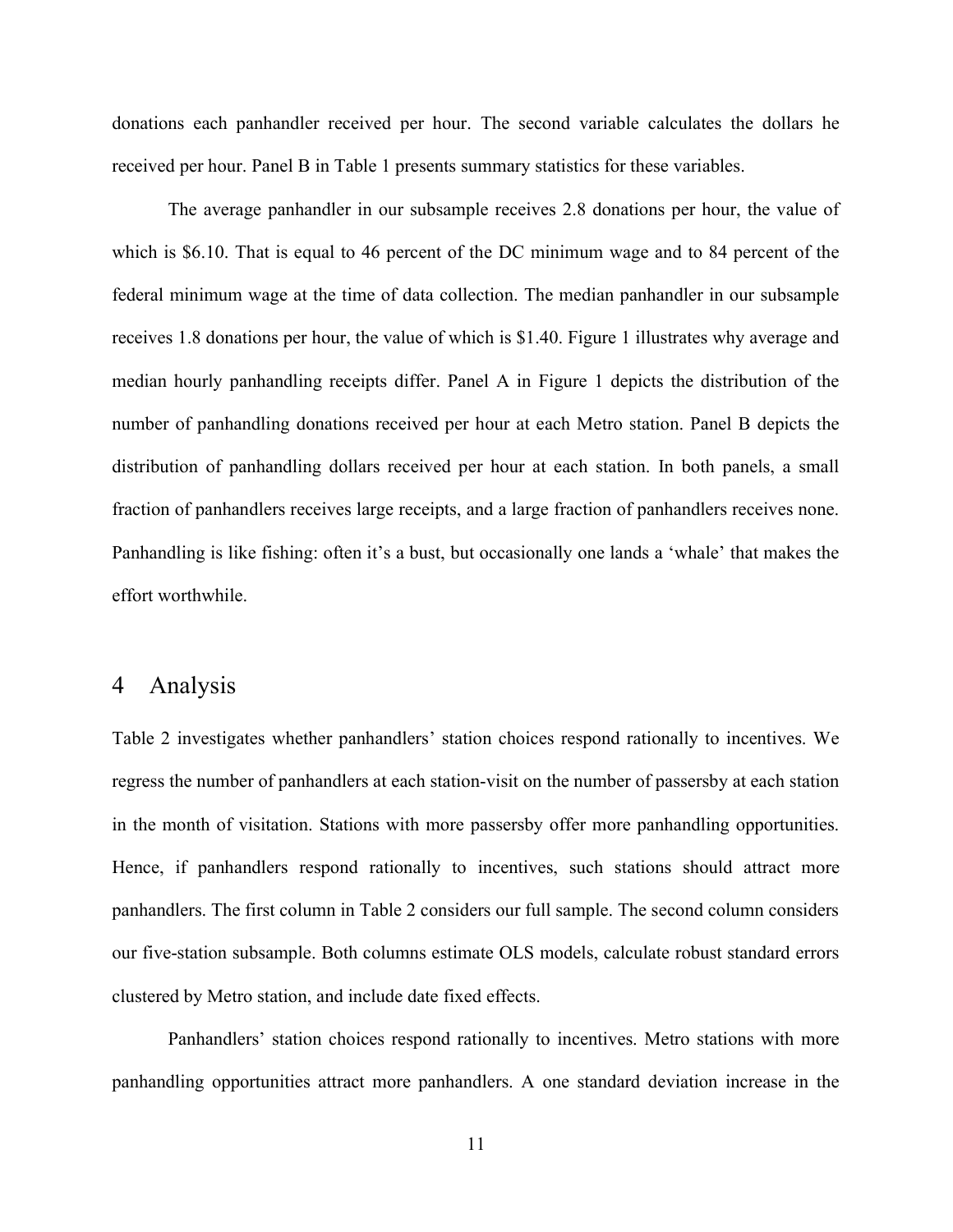number of passersby is associated with a 0.53 and 0.40 standard deviation increase in the number of panhandlers in the full sample and subsample, respectively. Passerby friendliness is associated with significantly more panhandlers in the full sample but not in the subsample. In both samples, stations that are near a homeless shuttle-stop also attract more panhandlers.

Tables 3-5 investigate whether panhandlers' station choices are maximising. We test the equality of variances, means, and medians of hourly panhandling receipts across stations. If panhandler behaviour is maximising, hourly receipts across stations should tend toward equality. Figure 1 previews our results: variances, means, and medians of hourly panhandling receipts are similar across stations.

Table 3 uses the Brown-Forsythe test to evaluate the equality of variance in hourly panhandling receipts across stations.<sup>16</sup> Table 4 uses the one-way analysis of variance (ANOVA) test to evaluate the equality of mean hourly panhandling receipts across stations. Table 5 uses the Kruskal-Wallis test to evaluate the equality of median hourly panhandling receipts across stations. In each table, Panel A considers the number of donations received per hour, and panel B considers dollars received per hour.

Panhandlers' station choices are maximising. In both panels, cross-station differences in the variances, means, and medians of hourly panhandling receipts are statistically indistinguishable from zero. $17$ 

<sup>&</sup>lt;sup>16</sup> The Brown-Forsythe test is appropriate for skewed distributions like those in Figure 1. Our results, however, are qualitatively unchanged using Levene's test, which considers deviations from the mean instead of the median.

 $17$  We repeat the analyses in Tables 3-5 using lower and upper bounds on the amount of time that panhandlers were observed working. First, we bound minutes observed working to 10 for panhandlers observed less than 10 minutes and bound minutes observed working to three standard deviations above the mean (191.55 minutes) for panhandlers observed longer. Second, we bound minutes observed working to 10 for panhandlers observed less than 10 minutes and bound minutes observed working to two standard deviations above the mean (144.6 minutes) for panhandlers observed longer. In every case our results are qualitatively unchanged using either set of bounds (and using only the lower or only the upper bound).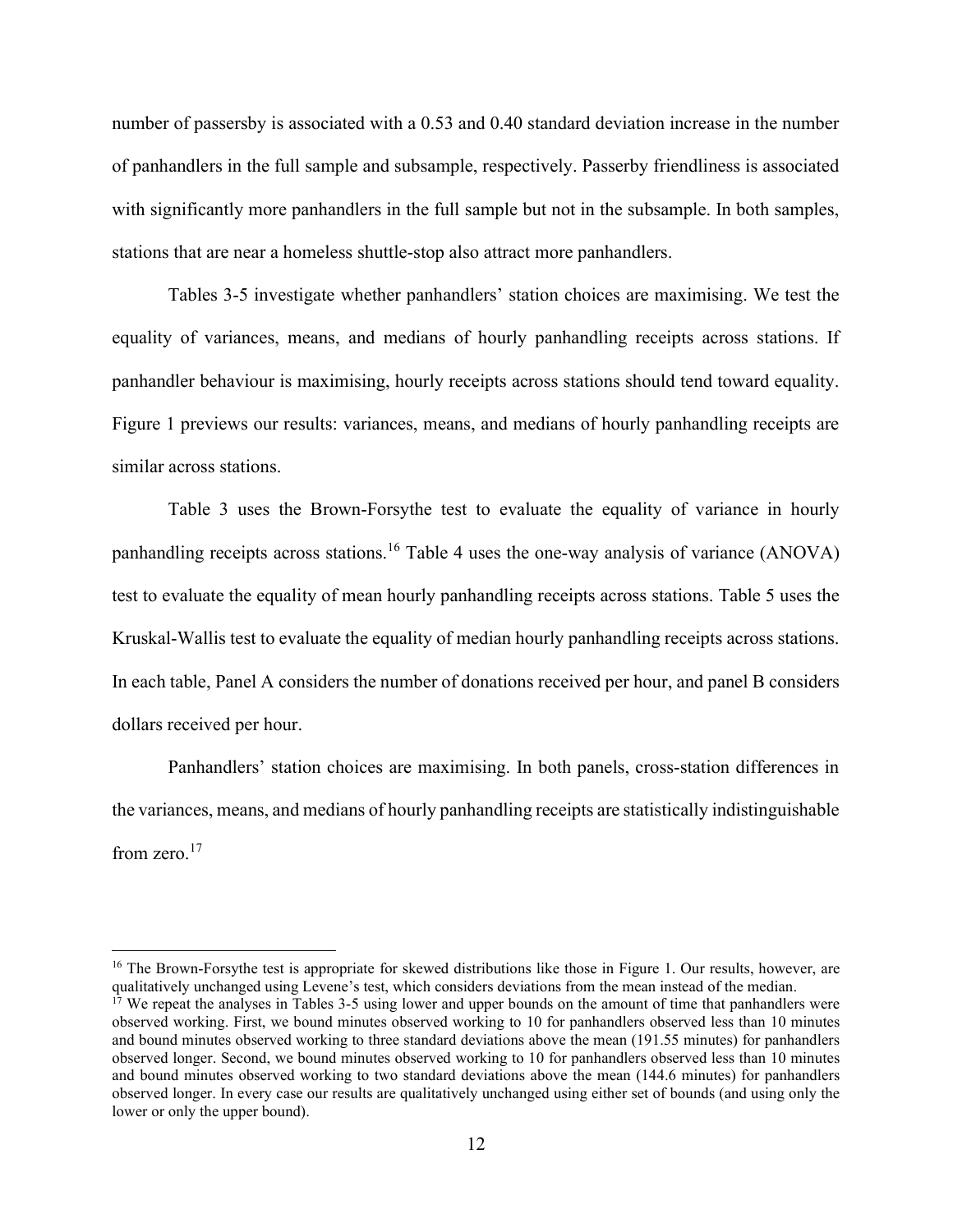A potential concern is that this finding reflects limited statistical power. To examine that possibility, we perform power calculations for the ANOVA test of equality of means. We calculate the probability of detecting cross-station differences at the five-percent significance level if true differences exist, using our sample sizes and three alternative assumptions about the variance of hourly panhandling receipts within and between Metro stations: (1) within- and between-variance equal the sample estimate; (2) within-variance is 15 percent larger and between-variance is 15 percent smaller than the sample estimate; (3) within-variance is 15 percent smaller and betweenvariance is 15 percent larger than the sample estimate. These alternatives thus correspond to assuming that the ratio of between- to within-variance in hourly receipts (1) equals the sample estimate, (2) is 0.74 times the sample estimate, or (3) is 1.35 times the sample estimate.

We calculate power using both measures of hourly panhandling receipts. Using the number of donations received per hour, calculated power is (1) 0.997, (2) 0.978, and (3) 1. Using dollars received per hour, calculated power is (1) 0.684, (2) 0.535, and (3) 0.826. We hasten to emphasize that these calculations can provide only a crude idea of our test's power. There is no way of knowing the true variance without large samples, and while assumption (1) is the best estimate of the true variance given the available data, those data are from small samples.

Price uniformity may be an outcome of market competition or its opposite: collusion. Another potential concern is therefore that uniform hourly panhandling receipts across stations may reflect panhandler collusion. We can be confident that collusion is not responsible for our results for two reasons. First, as Section 2 described, we observed hundreds of panhandlers for hundreds of hours in their work environment and detected no hint of market restrictions or of panhandler coordination at any Metro station, let alone across stations. Indeed, managing collusion in our study's setting is hard to imagine. How, for instance, would 76 panhandlers monitor each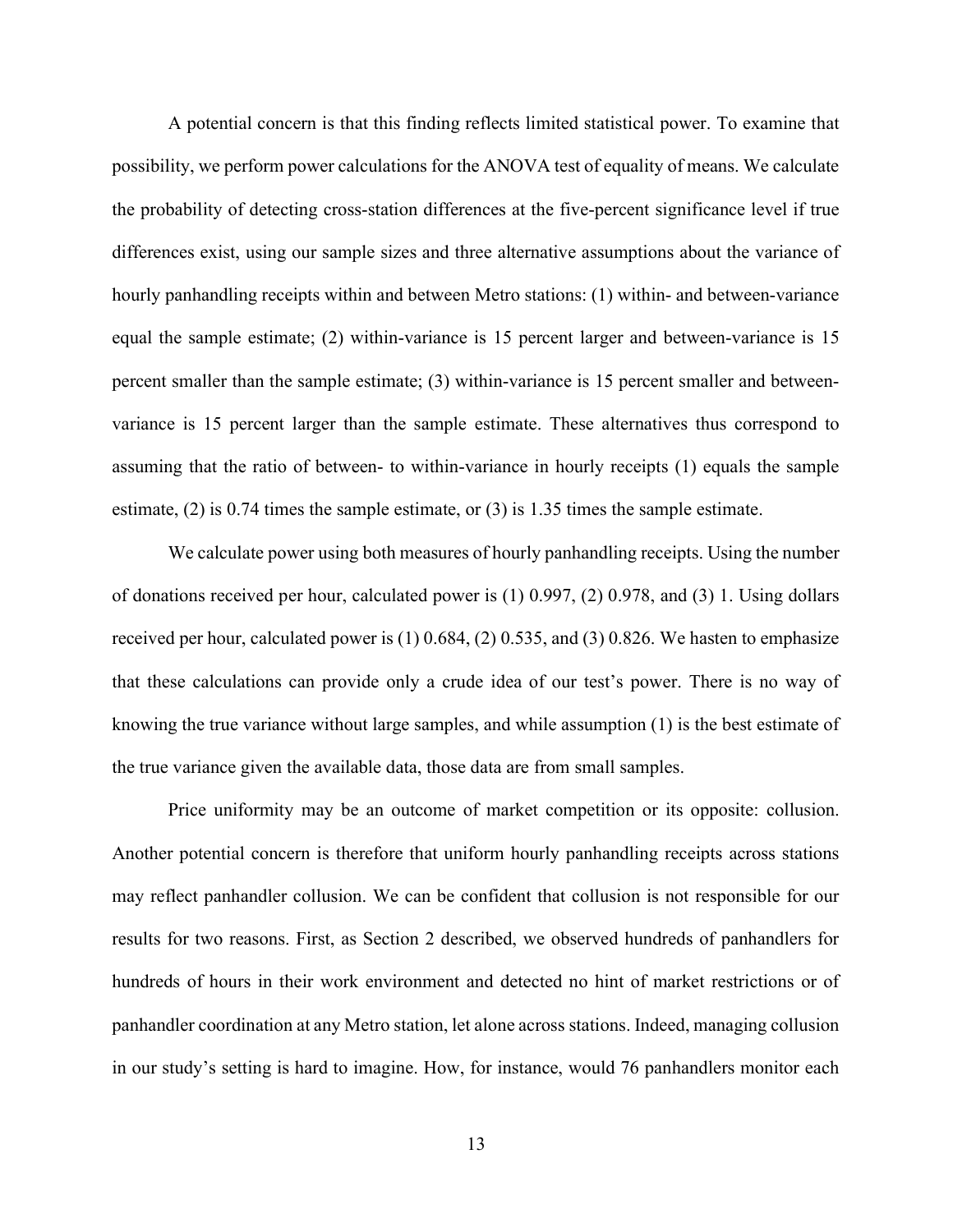other across five stations to enforce collusive terms? And how could a panhandler cartel prevent other panhandlers from entering public spaces patrolled by Metro Transit Police? Like panhandlers in other US cities such as Manhattan, where 'free-rider problems for panhandlers are large, because most work independently, [and] they have few common meeting places' (Dordick et al., 2018, p.78), panhandlers who solicit at Metro stations in Washington, DC work independently and would find it difficult to coordinate their activity.

Second, our data measure panhandling receipts when panhandlers first received them. Colluding panhandlers might depart their respective stations and congregate somewhere to pool receipts and divide them equally. But panhandlers could not have done that before we observed their receipts because each panhandler in our data tallied his receipts in front of us before he was gone from the station and after we watched him receive the receipts from passersby. To produce the cross-station pattern of hourly receipts in our data, panhandler collusion would thus need to somehow produce equal hourly receipts across stations without panhandlers pooling and dividing receipts.<sup>18</sup>

A final potential concern is that our results may reflect passersby choosing between stations with different numbers of inert panhandlers rather than maximising panhandlers choosing between stations trafficked by different numbers of passersby. Yet if passersby regard panhandlers as a nuisance, which most passersby do (Ellickson, 1996), the former possibility cannot explain our findings. Passersby who regard panhandlers as a nuisance might divert their travel from stations with more panhandlers to stations with fewer. But then stations with more passersby would have fewer panhandlers and larger hourly panhandling receipts, which they do not. Rather, stations with

<sup>&</sup>lt;sup>18</sup> Note also that 76 panhandlers who could manage to successfully collude across five Metro stations—let alone manage to do so in a manner that equalised hourly receipts across stations without pooling and dividing receipts would need to be far more sophisticated than 76 panhandlers who merely maximised as autonomous actors.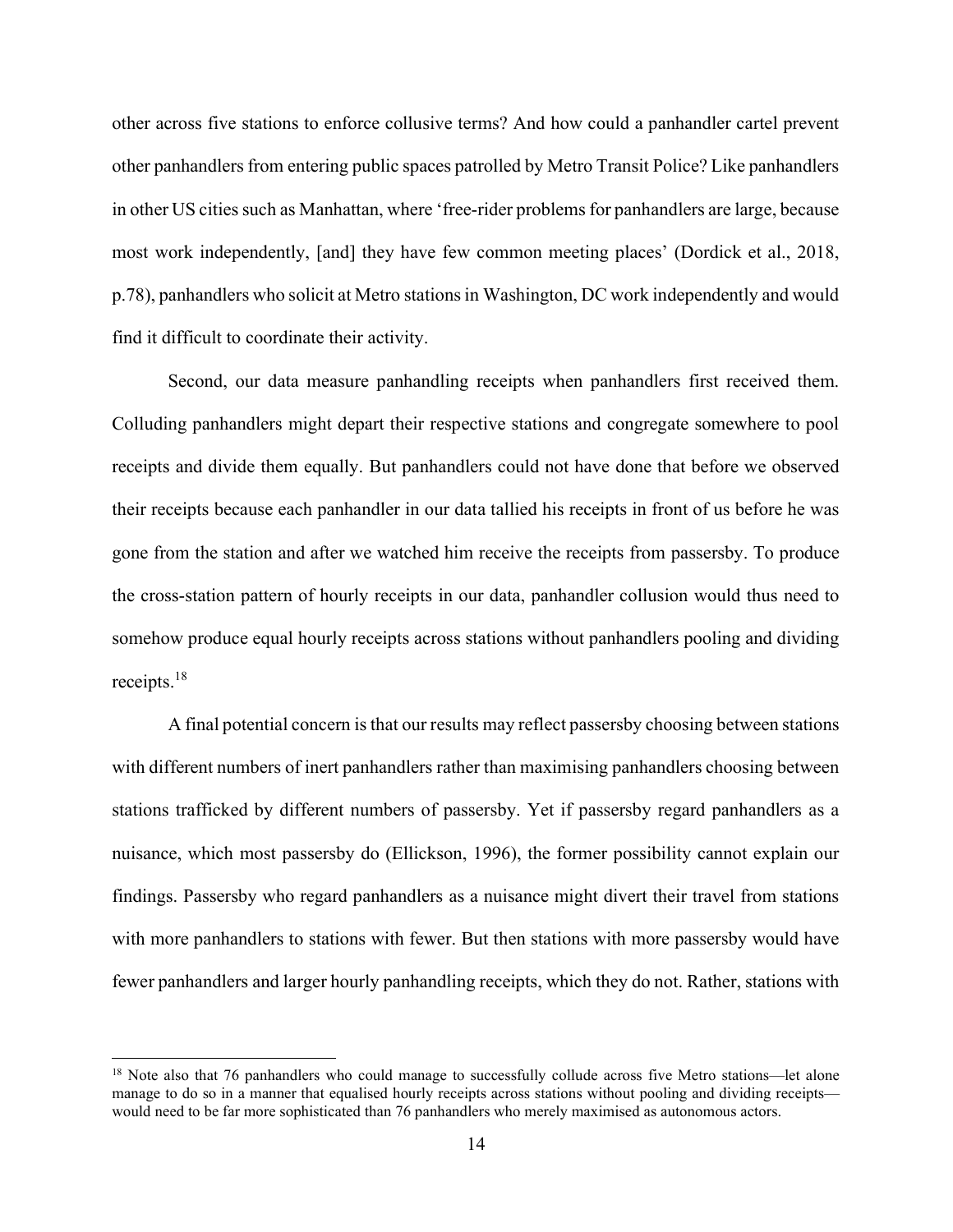more passersby have more panhandlers, and hourly panhandling receipts across stations tend toward equality. Moreover, passerby diversion is unlikely in the environment we study. Most passersby exiting our subsample stations are work commuters, who are unlikely to change their commute routes to avoid walking past panhandlers. And passersby exiting subsample stations who are not work commuters are unlikely to know ex ante which stations tend to have more panhandlers and thus which stations they might desire to avoid.

#### 5 Conclusion

The central implication of maximising behavior amid competition is that rates of return tend toward equality. We tested that implication in a market whose participants have the traits that behavioural economics suggests should make it hardest to find evidence of maximisation: the market for panhandling. Mental and substance disorders are highly prevalent among panhandlers, who thus tend to have exceptionally limited cognitive abilities and self-control. We collected data on the number of panhandlers at 26 Metrorail stations in Washington, DC and on hourly panhandling receipts at five of those stations. Stations with more panhandling opportunities attract more panhandlers, and cross-station differences in hourly panhandling receipts are statistically indistinguishable from zero. Panhandling rates of return thus tend toward equality.<sup>19</sup> Panhandlers choose stations as homo economicus would if homo economicus were a street person who solicited passersby at Metrorail.

 $19$  According to one critic of our study, ours is but 'a test of rationality at the lowest possible level, little different from studies in the 1970s and 1980s testing whether dogs and a few other animals respond to what might be called economic incentives'. The bar, however, was not set by us. It was set by behavioural economists who claim that because people have limited cognitive abilities and self-control, people's behavior, even in markets, is often irrational. Our study, moreover, does not test only whether panhandling behavior responds to incentives. It tests whether panhandling behavior is maximising, a considerably stronger condition.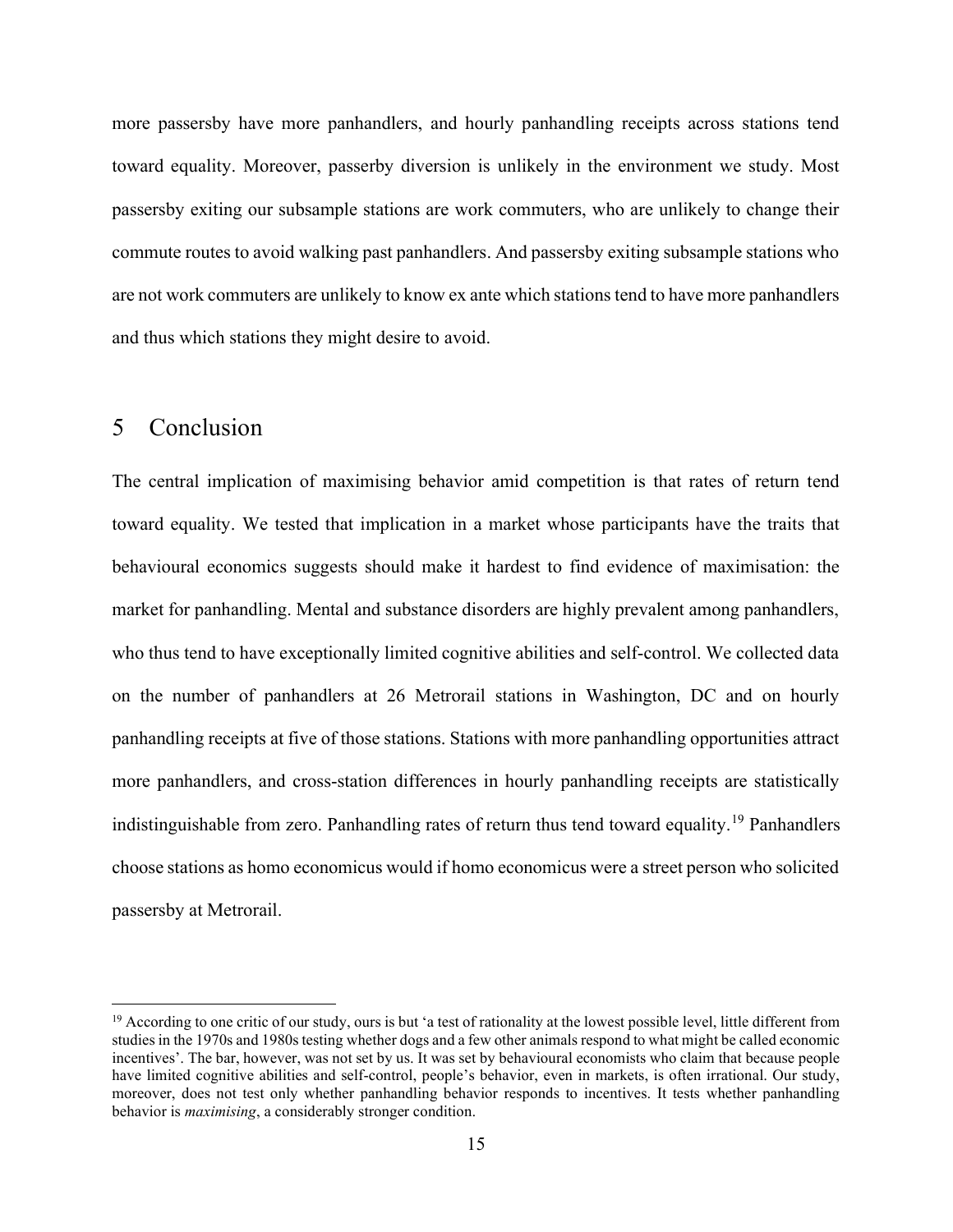That extreme 'behavioural' traits do not prevent maximisation in the market for panhandling begs the question of why modest behavioural traits seemingly often prevent maximisation in other markets. One possibility is that the stakes for panhandlers who fail to maximise are more dire than for participants in most other markets because, unlike participants in those markets, panhandlers live at the edge of subsistence. If panhandlers did not maximise, they might not survive. Another, non-mutually exclusive, possibility is that modest behavioural traits do not prevent maximisation in other markets as often as some have claimed. Maximisation may be a more robust foundation for economics than behavioural considerations suggest.

George Mason University Sweet Briar College Seton Hall University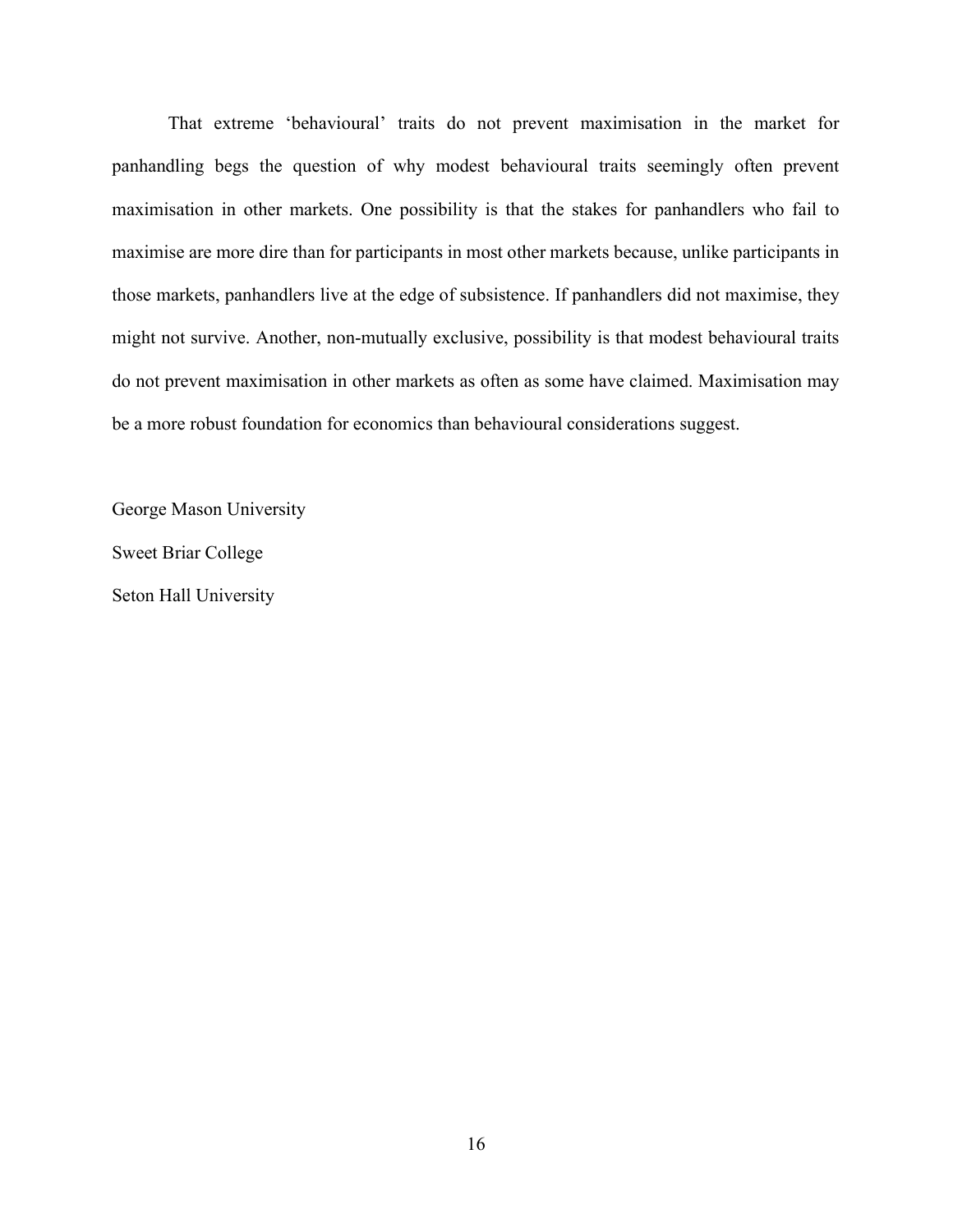## References

- APTA (2017). Public Transportation Ridership Report, Fourth Quarter 2016, Washington, DC: American Public Transportation Authority.
- Arrow, K.J. (1983). Collected Papers of Kenneth J. Arrow, Volume 2: General Equilibrium, Cambridge: Harvard University Press.
- Benjamin, D.J., Brown, S.A. and Shapiro, J.M. (2006). 'Who is "behavioral"? Cognitive ability and anomalous preferences', http://ssrn.com/abstract=675264 (last accessed: 3 November 2021).
- Conroy, S.J. (2001). 'Predicting the effects of changes in welfare payments on the probabilities of receiving alternate sources of income: the case of homeless persons in Los Angeles', Contemporary Economic Policy, vol. 19(3), pp. 299-312.
- DC Data Catalog (2018). Homeless Facility Shuttle Stops. http://data.dc.gov/ (accessed: 16 July 2018).
- Dordick, G., O'Flaherty, B., Brounstein, J. and Sinha, S. (2018). 'Policy for panhandling: how to encourage good panhandling and discourage bad', European Journal of Homelessness, vol. 12(1), pp. 67-92.
- Ellickson, R.C. (1996). 'Controlling chronic misconduct of city spaces: of panhandlers, skid rows, and public-space zoning', Yale Law Journal, vol. 105(5), pp. 1165-1248.
- Goldstein, B.J. (1993). 'Panhandlers at Yale: a case study in the limits of law', Indiana Law Review, vol. 27(2), pp. 295-360.
- Jolls, C., Sunstein, C.R. and Thaler, R. (1998). 'A behavioral approach to law and economics', Stanford Law Review, vol. 50(5), pp. 1471-1550.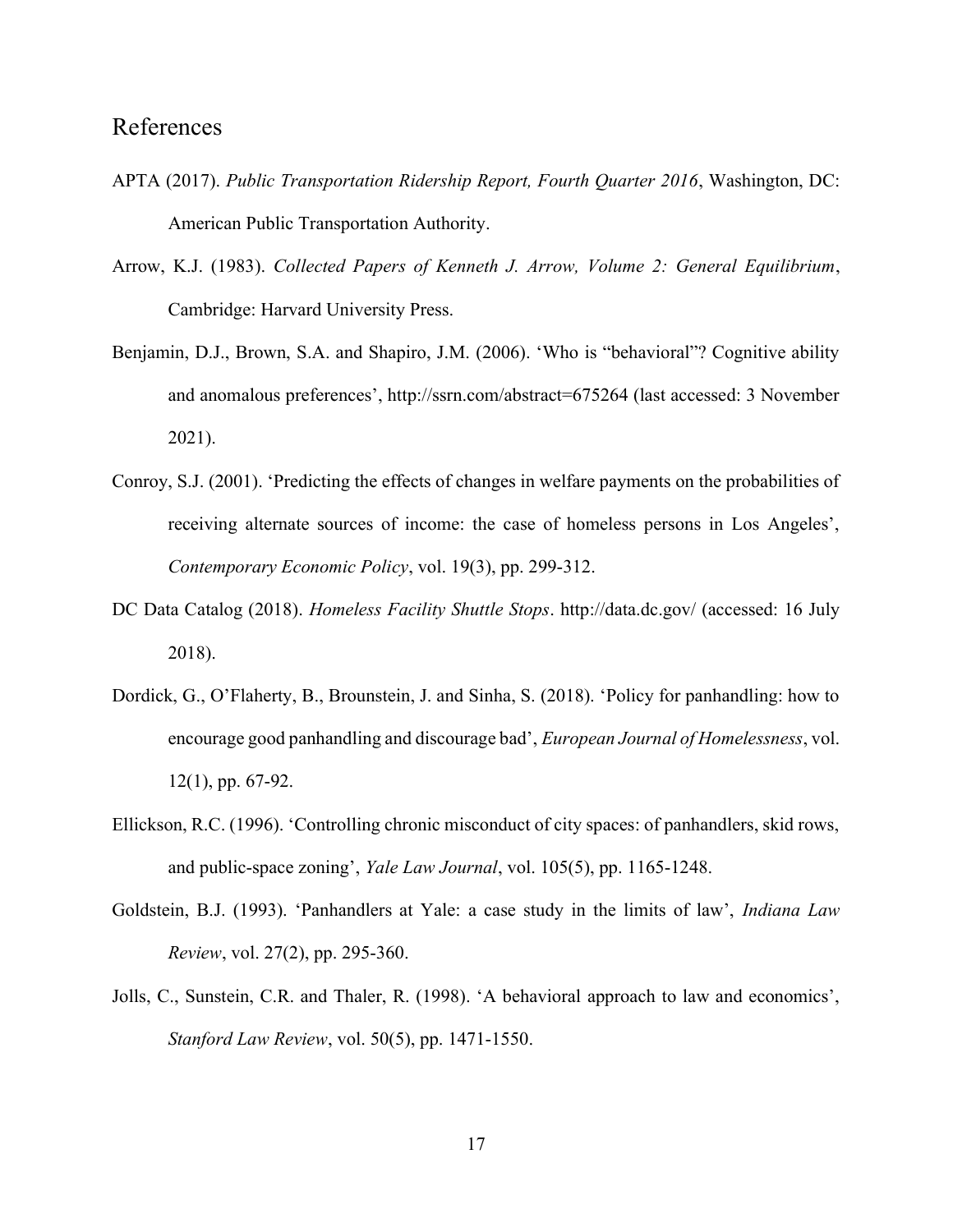- Kennedy, C. and Fitzpatrick, S. (2001). 'Begging, rough sleeping and social exclusion: implications for social policy', Urban Studies, vol. 38(11), pp. 2001-2016.
- Lee, B.A. and Farrell, C.R. (2003). 'Buddy, can you spare a dime? Homelessness, panhandling, and the public', Urban Affairs Review, vol. 38(3), pp. 299-324.
- Lei, L. (2013). 'Employment, day labor, and shadow work among homeless assistance clients in the United States', Journal of Poverty, vol. 17(3), pp. 253-272.
- Mitchell, J.B. (2012). 'Crimes of misery and theories of punishment', New Criminal Law Review, vol. 15(4), pp. 465-510.
- Mullainathan, S. and Thaler, R.H. (2000). 'Behavioral Economics', NBER Working Paper No. 7948.
- O'Flaherty, B. (1996). Making Room: The Economics of Homelessness, Cambridge: Harvard University Press.
- Stigler, G.J. (1963). Capital and Rates of Return in Manufacturing Industries, Princeton: Princeton University Press.
- Thaler, R.H. (2015). Misbehaving: The Making of Behavioral Economics, New York: W.W. Norton and Company.
- Thaler, R.H. (2016). 'Behavioral economics: past, present, and future', American Economic Review, vol. 106(7), pp. 1577-1600.
- Thaler, R.H. (2018). 'From cashews to nudges: the evolution of behavioral economics', American Economic Review, vol. 108(6), pp. 1265-1287.
- WMATA (2016-2019). Washington Metropolitan Transit Authority, https://www.wmata.com/about/records/ (accessed: October 2016 to April 2019).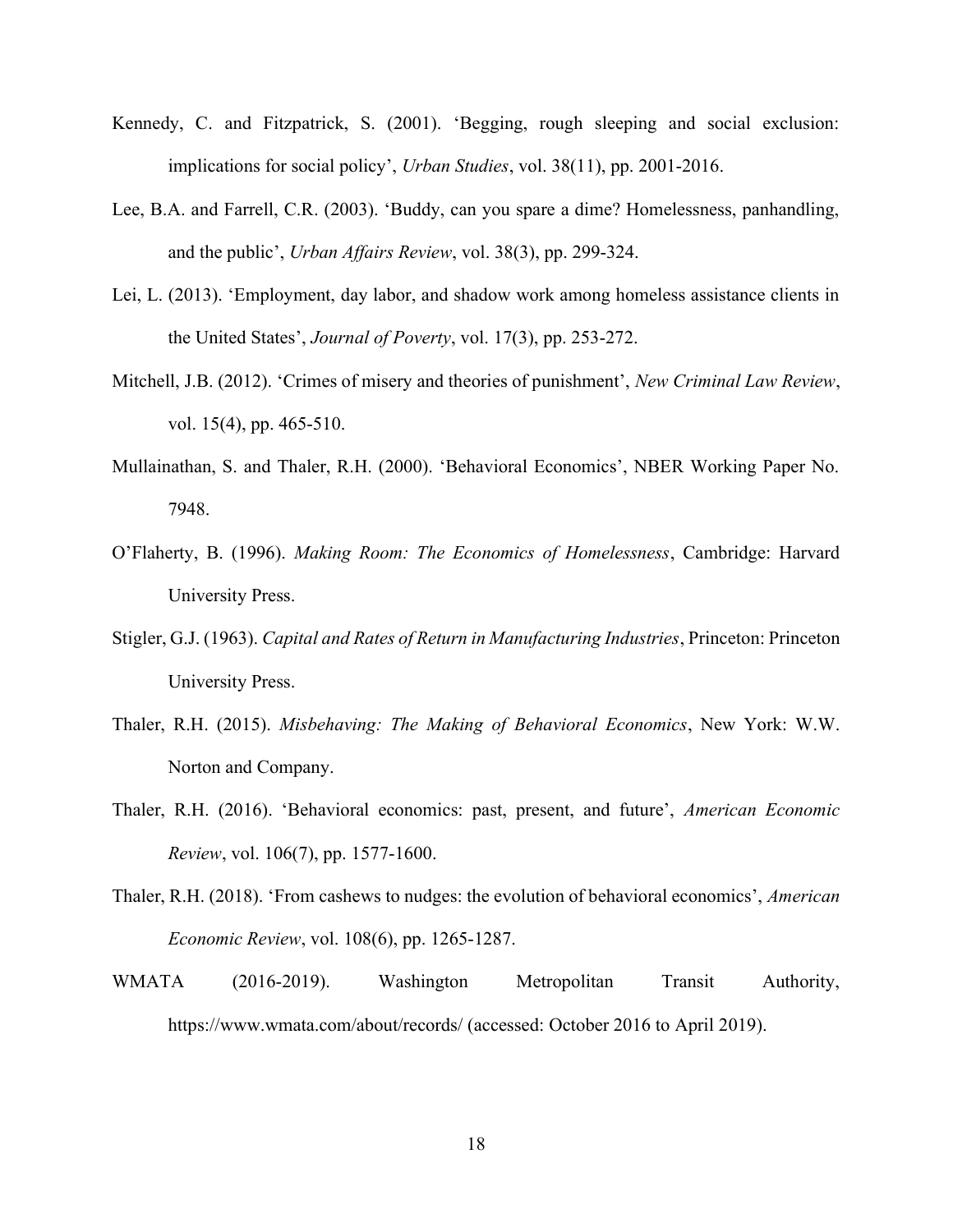Zlotnick, C. and Robertson, M.J. (1996). 'Sources of income among homeless adults with major mental disorders or substance use disorders', Psychiatric Services, vol. 47(2), pp. 147-151.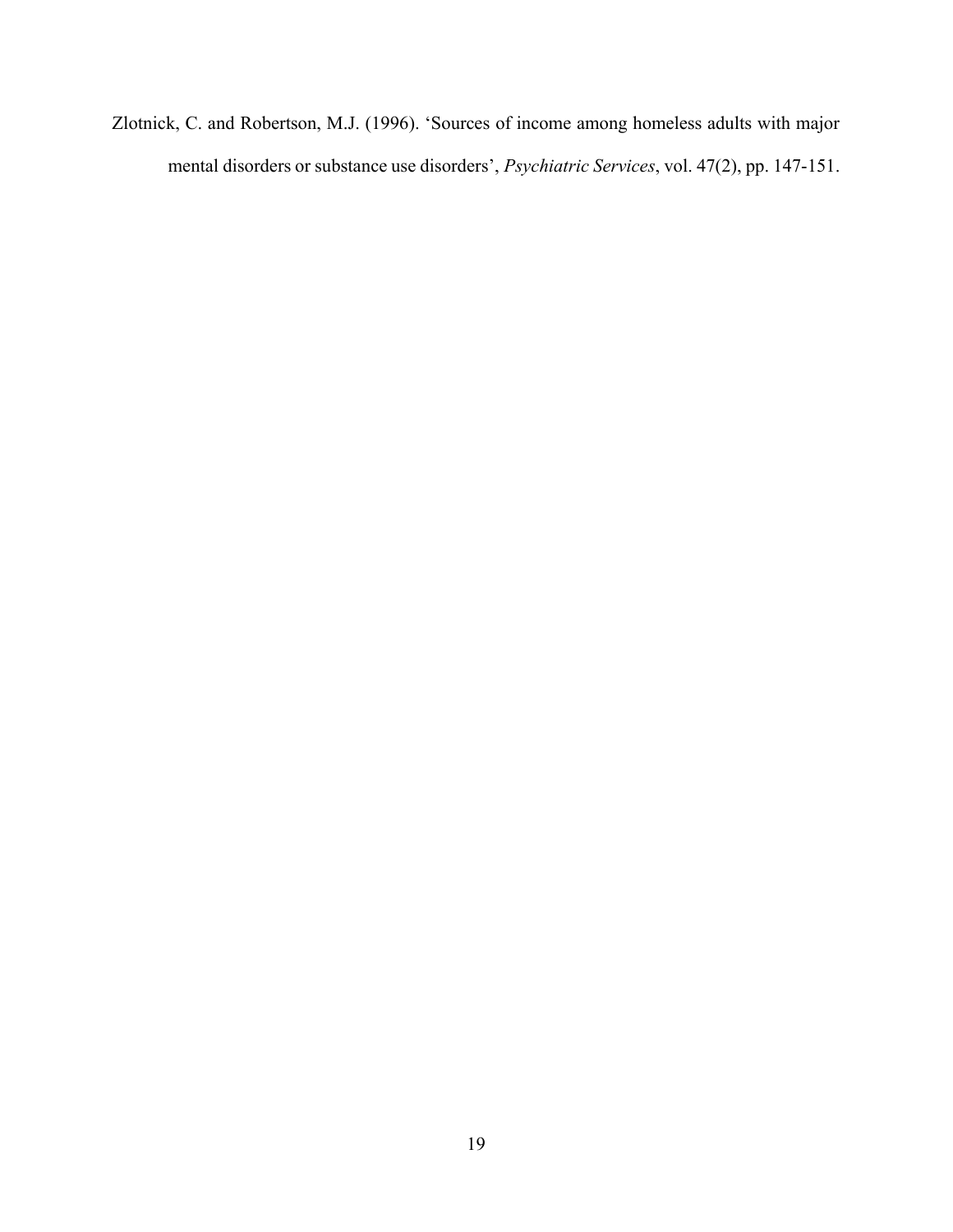| Patier A. Number of parmandiers<br>and passersby |                        |         |           |        |        |
|--------------------------------------------------|------------------------|---------|-----------|--------|--------|
| Variable                                         | Obs.                   | Mean    | <b>SD</b> | Min.   | Max.   |
|                                                  | Full sample            |         |           |        |        |
| Number of panhandlers                            | 242                    | 1.066   | 1.582     | 0.00   | 10.00  |
| Number of passersby                              | 242                    | 348.954 | 168.050   | 67.12  | 690.53 |
| Passerby friendliness                            | 242                    | 3.112   | 0.194     | 2.79   | 3.75   |
| Homeless service                                 | 242                    | 0.401   | 0.491     | 0.00   | 1.00   |
| Homeless shuttle-stop                            | 242                    | 0.368   | 0.483     | 0.00   | 1.00   |
|                                                  | Five-station subsample |         |           |        |        |
| Number of panhandlers                            | 102                    | 1.922   | 1.811     | 0.00   | 10.00  |
| Number of passersby                              | 102                    | 485.523 | 120.044   | 270.82 | 690.53 |
| Passerby friendliness                            | 102                    | 3.025   | 0.118     | 2.88   | 3.19   |
| Homeless service                                 | 102                    | 0.578   | 0.496     | 0.00   | 1.00   |
| Homeless shuttle-stop                            | 102                    | 0.667   | 0.474     | 0.00   | 1.00   |
| Panel B: Panhandling receipts                    |                        |         |           |        |        |
| Variable                                         | Obs.                   | Mean    | <b>SD</b> | Min.   | Max.   |
| Donations per hour                               | 80                     | 2.804   | 3.175     | 0.00   | 15.00  |
| Dollars per hour                                 | 67                     | 6.096   | 11.039    | 0.00   | 63.53  |

Table 1. Summary statistics

Panel A: Number of panhandlers

Notes: In Panel A, observations are Metro station-visits. In Panel B, observations are panhandlers.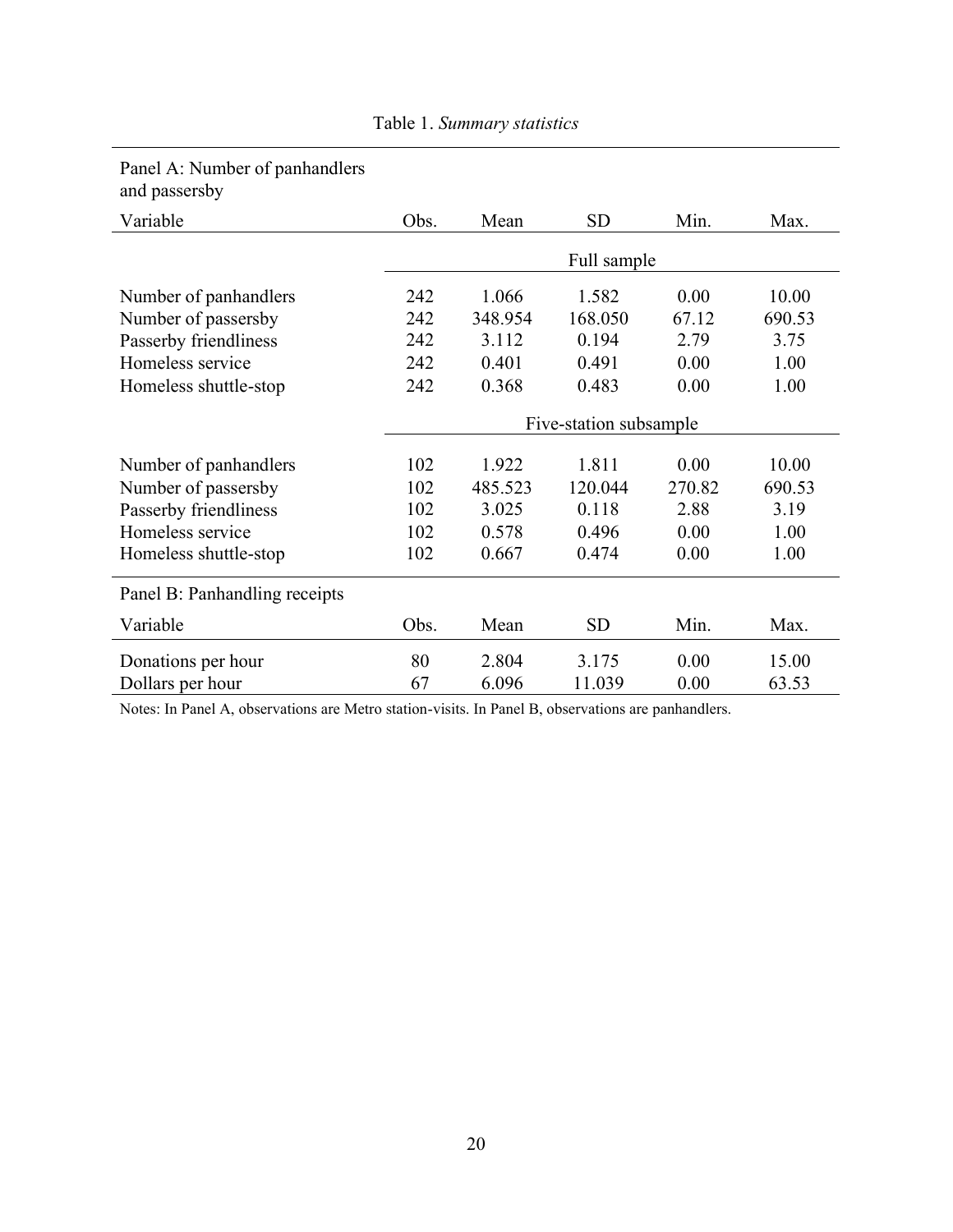|                         | Full sample<br>(1) | Five-station subsample<br>(2) |
|-------------------------|--------------------|-------------------------------|
| Number of passersby     | 0.005<br>(0.001)   | 0.006<br>(0.002)              |
| Passerby friendliness   | 1.595<br>(0.851)   | 1.462<br>(2.793)              |
| Homeless shuttle-stop   | 0.781<br>(0.182)   | 0.890<br>(0.227)              |
| Homeless service        | 0.450<br>(0.278)   | 0.815<br>(0.525)              |
| Date fixed effects      | X                  | X                             |
| Adjusted $\mathbb{R}^2$ | 0.39               | 0.06                          |
| Observations            | 242                | 102                           |

Table 2. Determinants of the number of panhandlers across Metro stations

Notes: Observations are Metro station-visits. Robust standard errors clustered by Metro station in parentheses. Appendix A maps and Appendix B enumerates stations in both samples.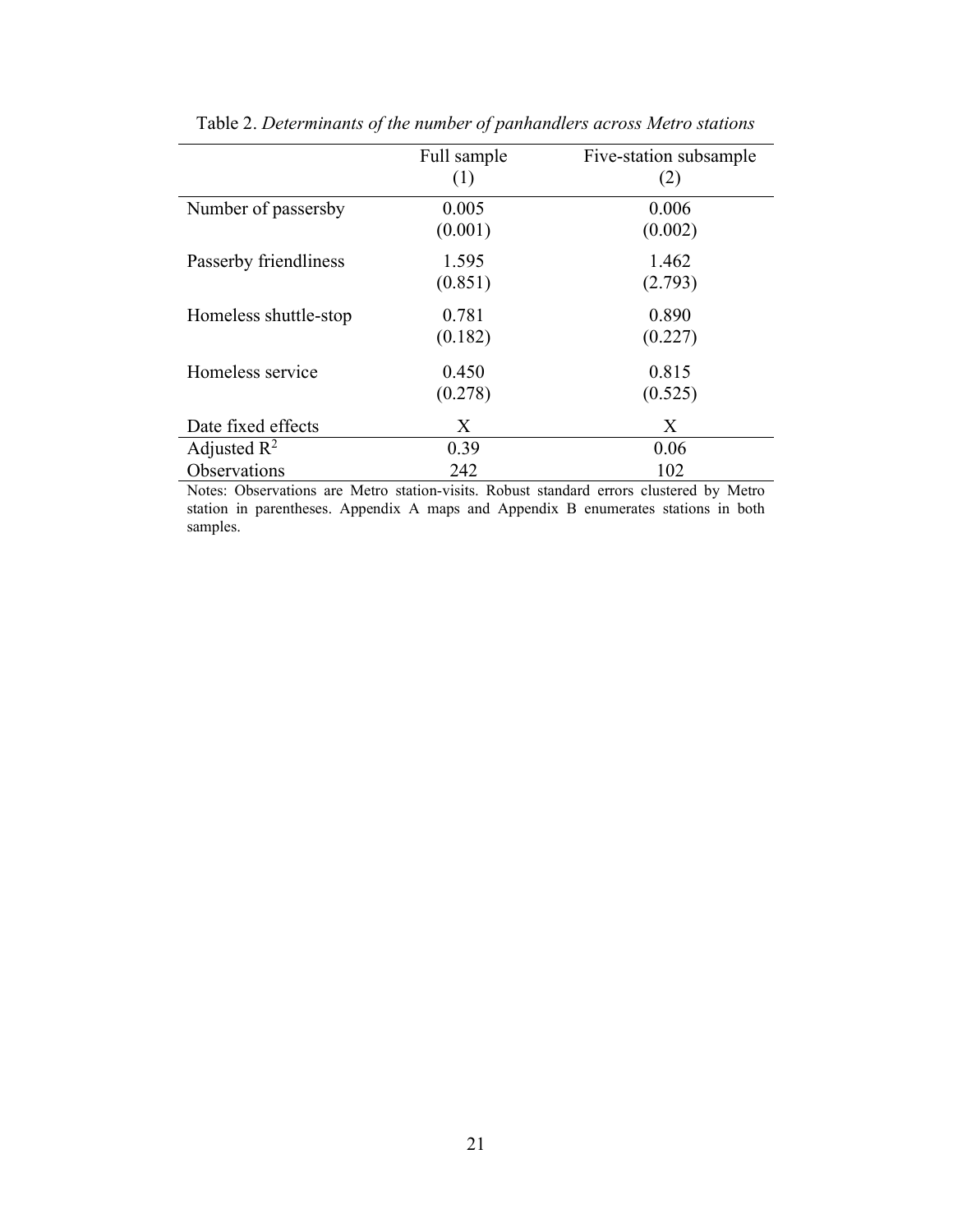| Mean  | <b>SD</b> | Obs.                                                                                  |
|-------|-----------|---------------------------------------------------------------------------------------|
| 3.287 | 2.786     | 14                                                                                    |
| 3.078 | 3.717     | 12                                                                                    |
| 3.160 | 3.689     | 17                                                                                    |
| 2.689 | 3.537     | 17                                                                                    |
| 2.096 | 2.394     | 20                                                                                    |
| 2.804 | 3.175     | 80                                                                                    |
|       |           |                                                                                       |
|       |           |                                                                                       |
|       | (0.706)   |                                                                                       |
|       |           |                                                                                       |
| Mean  | <b>SD</b> | Obs.                                                                                  |
| 5.957 | 6.918     | 11                                                                                    |
| 7.458 | 13.670    | 9                                                                                     |
| 4.325 | 5.845     | 15                                                                                    |
| 6.166 | 10.796    | 16                                                                                    |
| 7.015 | 15.844    | 16                                                                                    |
| 6.096 | 11.039    | 67                                                                                    |
|       |           |                                                                                       |
|       |           |                                                                                       |
|       |           |                                                                                       |
|       |           | Brown-Forsythe W-statistic<br>0.541<br>Brown-Forsythe W-statistic<br>0.276<br>(0.893) |

Table 3. Test of equality of variance in panhandling receipts across Metro stations

Notes: Brown-Forsythe test of equality of variances with p-values in parentheses.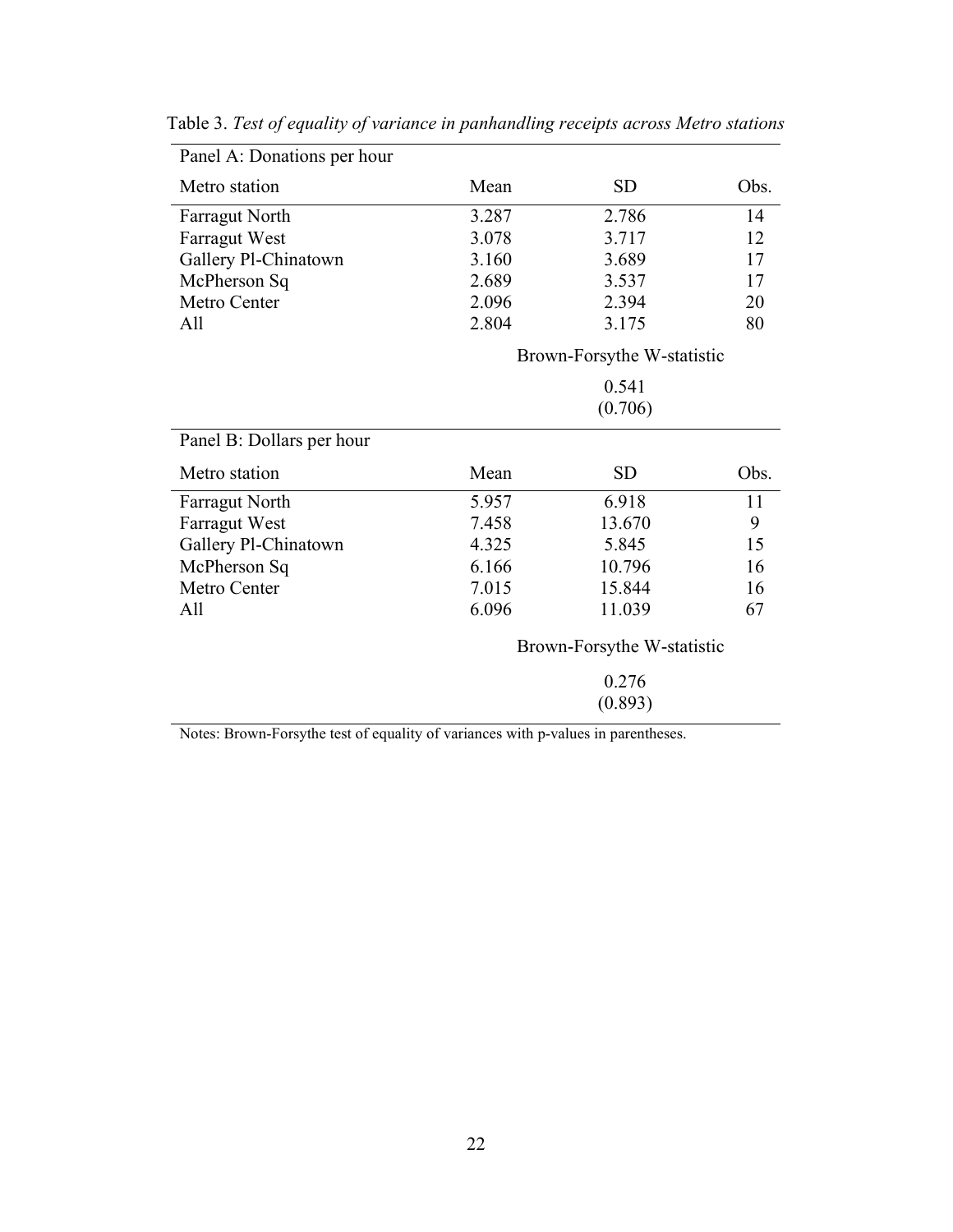| Panel A: Donations per hour   |                |                          |             |
|-------------------------------|----------------|--------------------------|-------------|
|                               | Sum of squares | Degrees of freedom       | Mean square |
| <b>Within Metro stations</b>  | 16.569         | 4                        | 4.142       |
| <b>Between Metro stations</b> | 779.724        | 75                       | 10.396      |
| Total                         | 796.293        | 79                       | 10.080      |
|                               |                | <b>ANOVA F-statistic</b> |             |
|                               |                | 0.40                     |             |
|                               |                | (0.809)                  |             |
| Panel B: Dollars per hour     |                |                          |             |
|                               | Sum of squares | Degrees of freedom       | Mean square |
| <b>Within Metro stations</b>  | 77.539         | 4                        | 19.385      |
| <b>Between Metro stations</b> | 7965.676       | 62                       | 128.479     |
| Total                         | 8043.215       | 66                       | 121.867     |
|                               |                | <b>ANOVA F-statistic</b> |             |
|                               |                | 0.15                     |             |
|                               |                | (0.962)                  |             |

|  |  | Table 4. Test of equality of mean panhandling receipts across Metro stations |  |  |
|--|--|------------------------------------------------------------------------------|--|--|
|  |  |                                                                              |  |  |

Notes: One-way ANOVA test of equality of means with p-values in parentheses.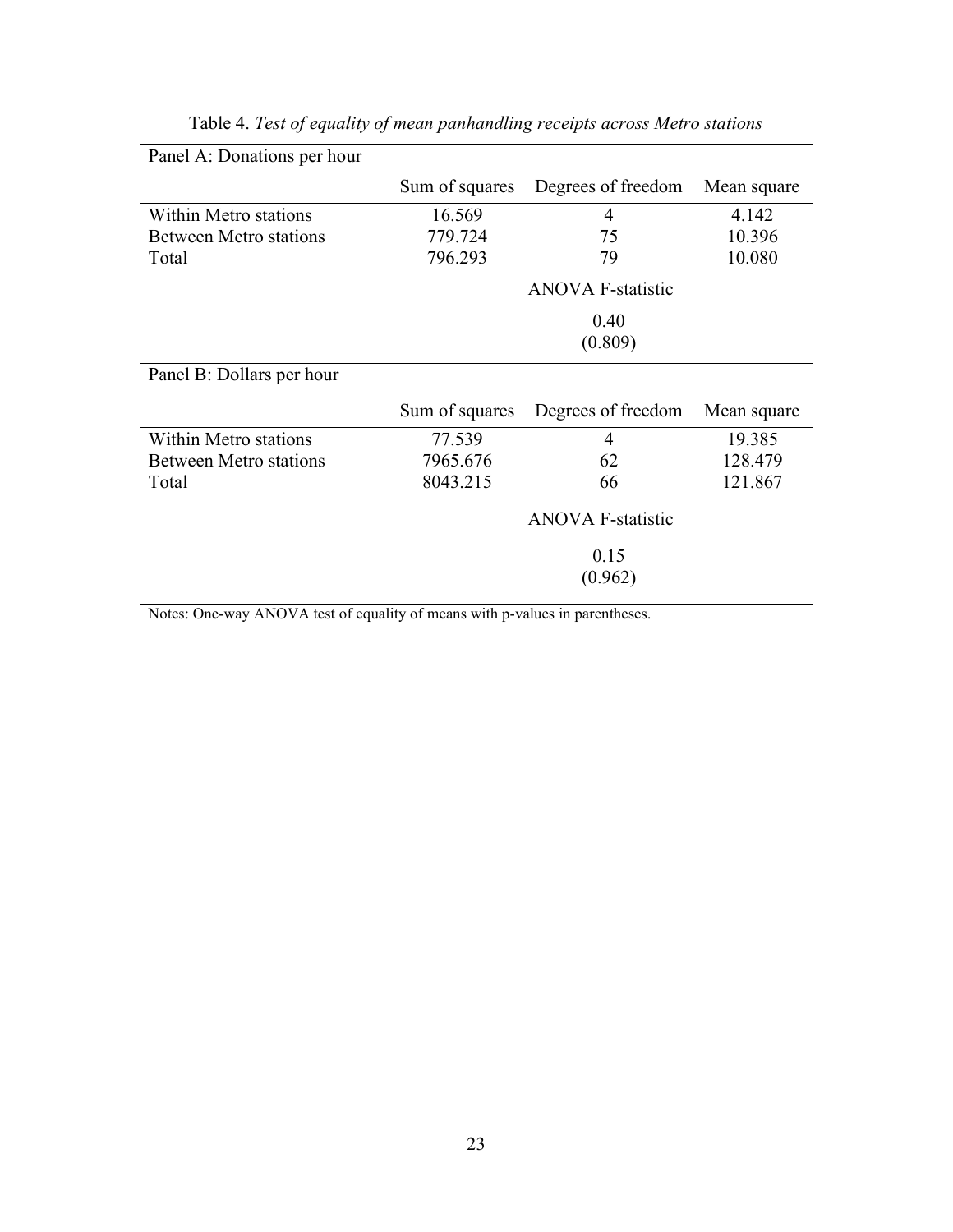| Metro station             | Median | Rank sum                                 | Obs. |
|---------------------------|--------|------------------------------------------|------|
| <b>Farragut North</b>     | 3.386  | 664.0                                    | 14   |
| Farragut West             | 1.143  | 483.5                                    | 12   |
| Gallery Pl-Chinatown      | 3.000  | 730.5                                    | 17   |
| McPherson Sq              | 0.000  | 630.0                                    | 17   |
| Metro Center              | 1.357  | 732.0                                    | 20   |
| All                       | 1.847  |                                          | 80   |
|                           |        | Kruskal-Wallis chi-squared adj. for ties |      |
|                           |        | 2.506                                    |      |
|                           |        | (0.644)                                  |      |
| Panel B: Dollars per hour |        |                                          |      |
| Metro station             | Median | Rank sum                                 | Obs. |
| <b>Farragut North</b>     | 3.409  | 452.0                                    | 11   |
| Farragut West             | 0.000  | 266.5                                    | 9    |
| Gallery Pl-Chinatown      | 1.818  | 554.0                                    | 15   |
| McPherson Sq              | 0.000  | 488.0                                    | 16   |
| Metro Center              | 0.214  | 517.5                                    | 16   |
| All                       | 1.395  |                                          | 67   |
|                           |        | Kruskal-Wallis chi-squared adj. for ties |      |
|                           |        | 3.170                                    |      |
|                           |        | (0.530)                                  |      |

Table 5. Test of equality of median panhandling receipts across Metro stations

Panel A: Donations per hour

Notes: Kruskal-Wallis test of equality of medians with p-values in parentheses.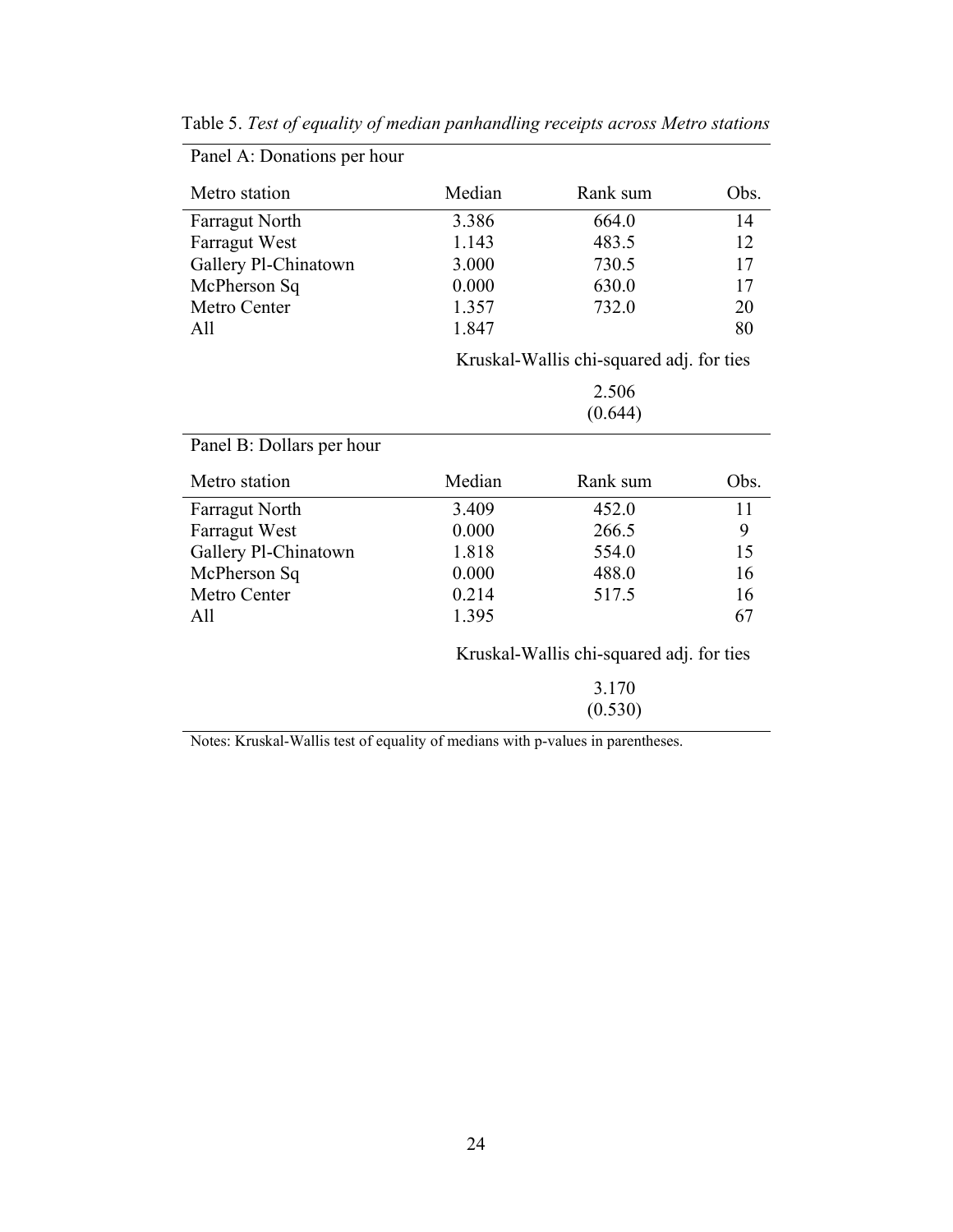Figure 1. Distribution of panhandling receipts at each Metro station Panel A: Donations per hour



Panel B: Dollars per hour



Notes: Panhandler observations plotted for each station to reflect a cumulative probability scale. Means depicted by solid squares with 95% confidence intervals depicted by vertical bars. Medians depicted by horizontal bars.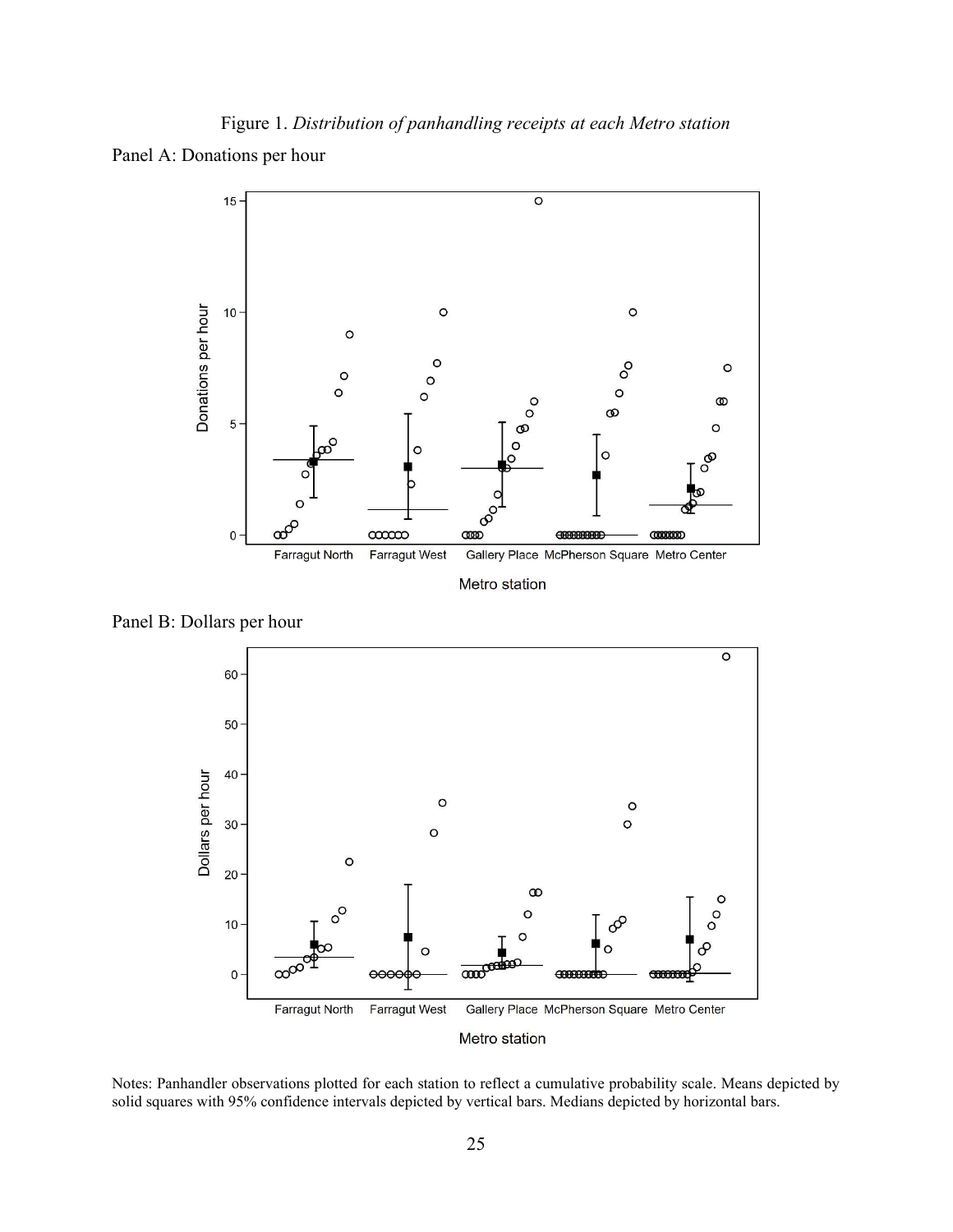## Appendix A



Notes: Sample stations named and denoted with solid circles. Subsample stations are Farragut North, Farragut West, Gallery Pl-Chinatown, McPherson Square, Metro Center.